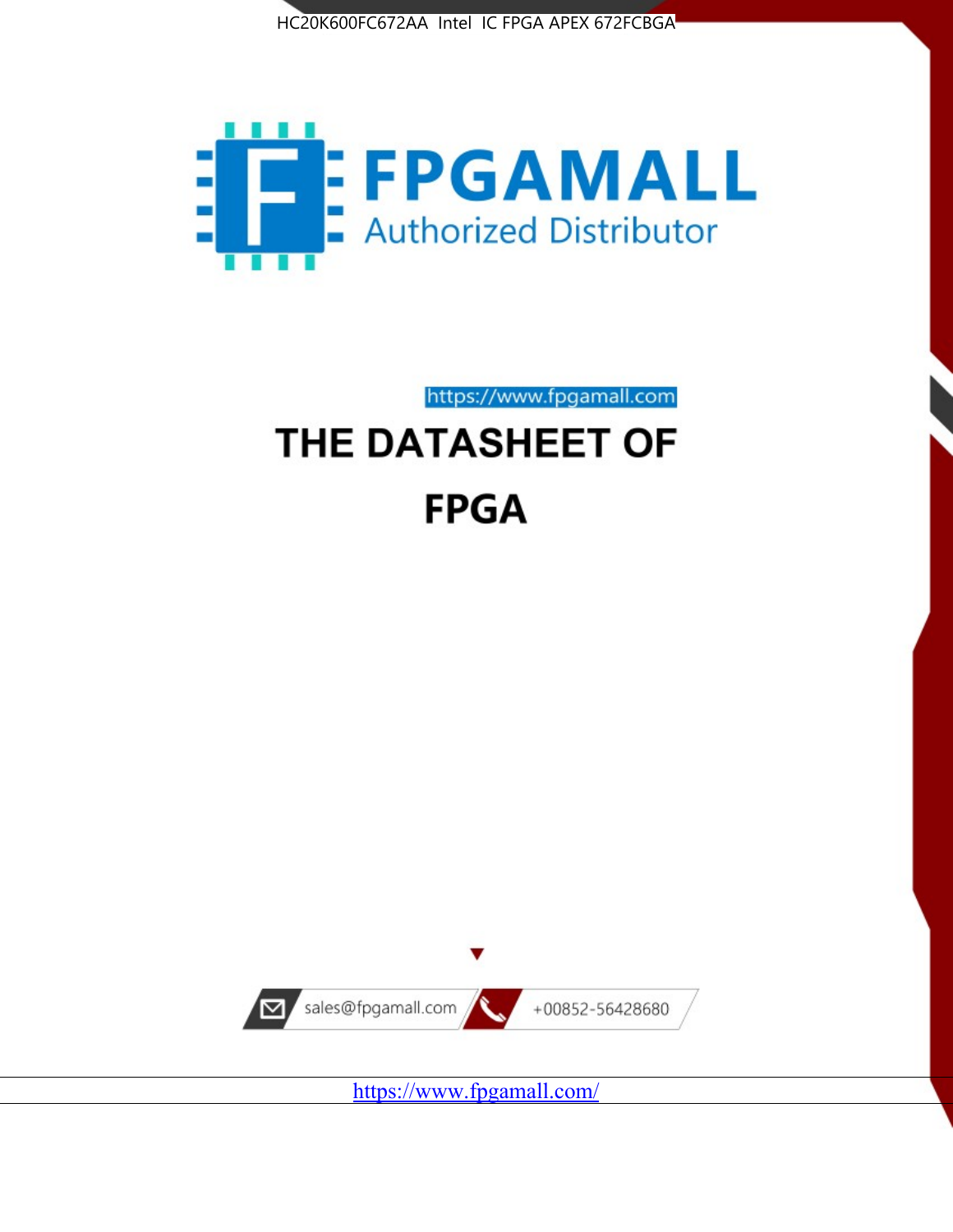

### **Section II. HardCopy APEX Device Family Data Sheet**

This section provides designers with the data sheet specifications for HardCopy<sup>®</sup> APEX<sup>™</sup> devices. These chapters contain feature definitions of the internal architecture, configuration and JTAG boundary-scan testing information, DC operating conditions, AC timing parameters, a reference to power consumption, and ordering information for HardCopy APEX devices.

This section contains the following:

- Chapter 7, Introduction to HardCopy APEX Devices
- Chapter 8, Description, Architecture, and Features
- Chapter 9, Boundary-Scan Support
- Chapter 10, Operating Conditions

**Revision History** Refer to each chapter for its own specific revision history. For information on when each chapter was updated, refer to the Chapter Revision Dates section, which appears in the complete handbook.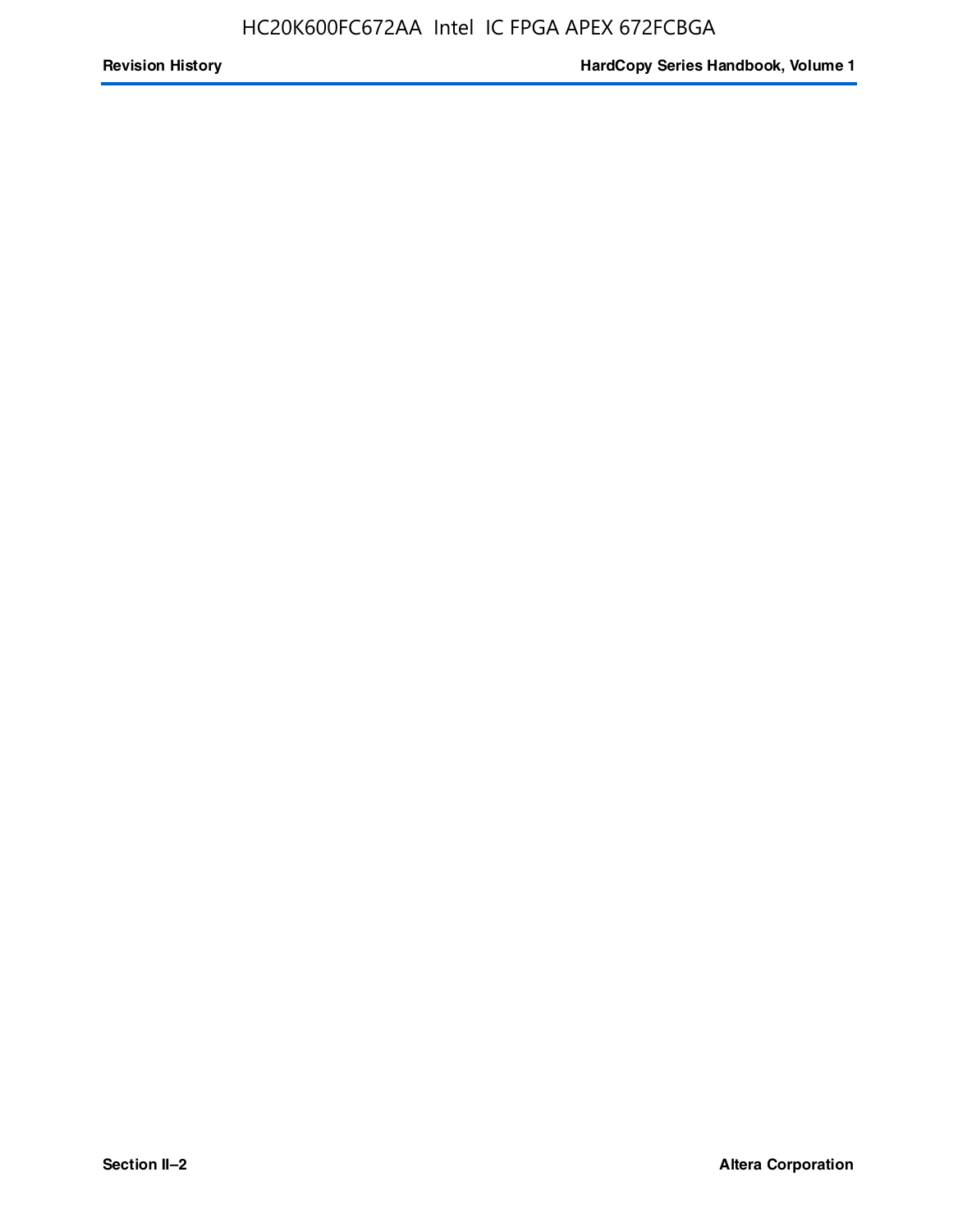

## **7. Introduction to HardCopy APEX Devices**

#### **H51006-2.3**

| <b>Introduction</b> | HardCopy® APEX <sup>™</sup> devices enable high-density APEX 20KE device<br>technology to be used in high-volume applications where significant cost<br>reduction is desired. HardCopy APEX devices are physically and<br>functionally compatible with APEX 20KC and APEX 20KE devices. They<br>combine the time-to-market advantage, performance, and flexibility of<br>APEX 20KE devices with the ability to move to high-volume, low-cost<br>devices for production. The migration process from an APEX 20KE<br>device to a HardCopy APEX device is fully automated, with designer<br>involvement limited to providing a few Quartus® II software-generated<br>output files.                                                                                                                                                |
|---------------------|--------------------------------------------------------------------------------------------------------------------------------------------------------------------------------------------------------------------------------------------------------------------------------------------------------------------------------------------------------------------------------------------------------------------------------------------------------------------------------------------------------------------------------------------------------------------------------------------------------------------------------------------------------------------------------------------------------------------------------------------------------------------------------------------------------------------------------|
| Features            | HardCopy APEX devices are manufactured using an 0.18-um CMOS<br>six-layer-metal process technology:<br>Preserves functionality of a configured APEX 20KC or APEX 20KE<br>device<br>Pin-compatible with APEX 20KC or APEX 20KE devices<br>Meets or exceeds timing of configured APEX 20KE and APEX 20KC<br>devices<br>Optional emulation of original programmable logic device (PLD)<br>m.<br>programming sequence<br>High-performance, low-power device<br>MultiCore architecture integrating embedded memory and look-up<br>table (LUT) logic used for register-intensive functions<br>Embedded system blocks (ESBs) used to implement memory<br>m.<br>functions, including first-in first-out (FIFO) buffers, dual-port RAM,<br>and content-addressable memory (CAM)<br>Customization performed through metallization layers |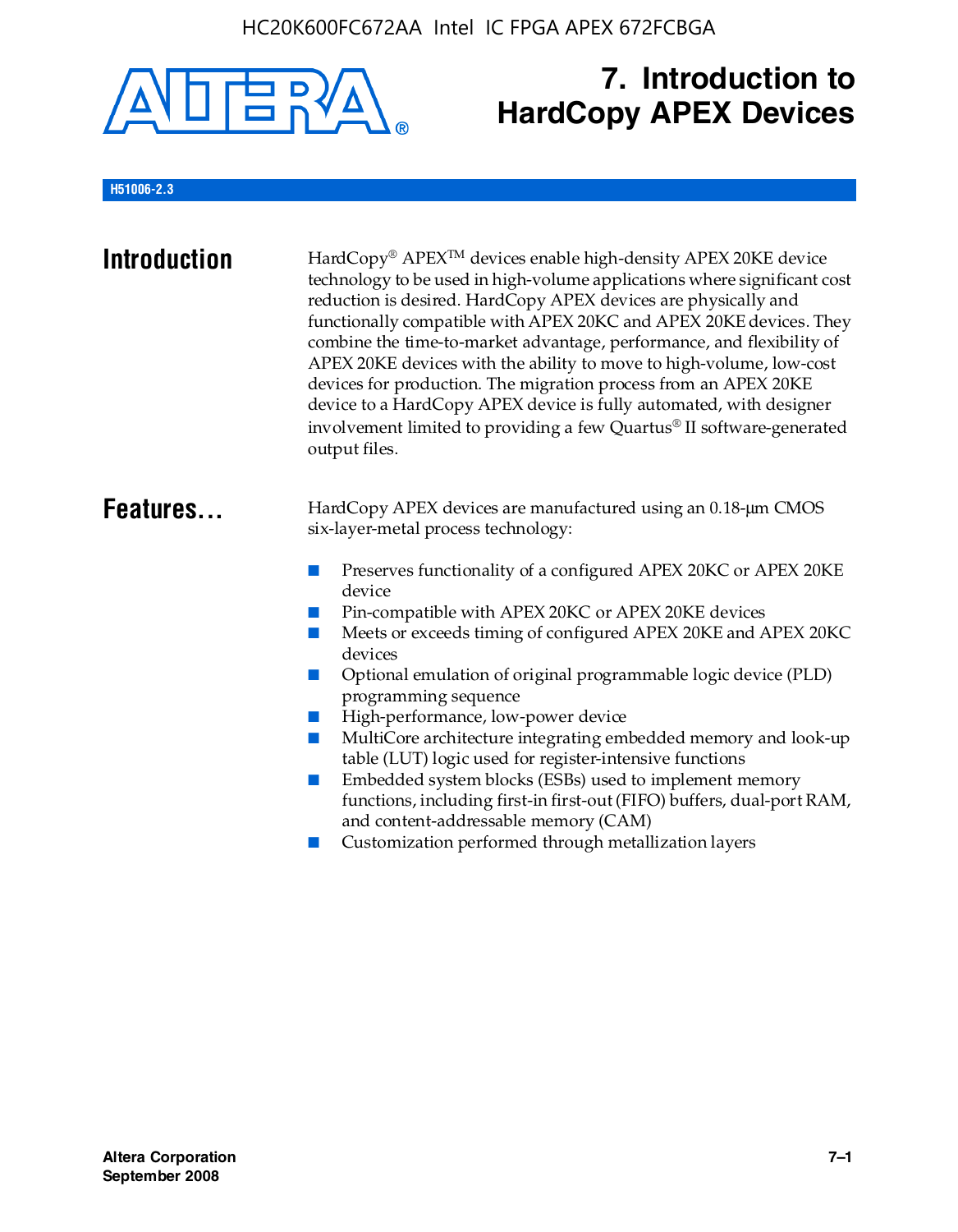High-density architecture:

- 400,000 to 1.5 million typical gates (Table 7–1)
- Up to 51,840 logic elements (LEs)
- Up to 442,368 RAM bits that can be used without reducing available logic

| Table 7-1. HardCopy APEX Device Features<br>Note $(1)$                                       |           |           |           |           |
|----------------------------------------------------------------------------------------------|-----------|-----------|-----------|-----------|
| <b>HC20K600</b><br><b>HC20K1000</b><br><b>HC20K400</b><br><b>HC20K1500</b><br><b>Feature</b> |           |           |           |           |
| Maximum system gates                                                                         | 1,052,000 | 1,537,000 | 1,772,000 | 2,392,000 |
| <b>Typical gates</b>                                                                         | 400.000   | 600,000   | 1.000.000 | 1,500,000 |
| <b>LEs</b>                                                                                   | 16.640    | 24.320    | 38.400    | 51,840    |
| <b>ESBs</b>                                                                                  | 104       | 152       | 160       | 216       |
| Maximum RAM bits                                                                             | 212.992   | 311,296   | 327.680   | 442,368   |
| Phase-locked loops (PLLs)                                                                    | 4         | 4         | 4         | 4         |
| Maximum macrocells                                                                           | 1.664     | 2,432     | 2,560     | 3,456     |
| Maximum user I/O pins                                                                        | 488       | 588       | 708       | 808       |

#### *Note to Table 7–1:*

(1) The embedded IEEE Std. 1149.1 Joint Test Action Group (JTAG) boundary-scan circuitry contributes up to 57,000 additional gates.

### **...and More Features**

#### Low-power operation:

- 1.8-V supply voltage (Table  $7-2$ )
- MultiVolt I/O support for 1.8-, 2.5-, and 3.3-V interfaces
- ESBs offering power-saving mode

Flexible clock management circuitry with up to four phase-locked loops (PLLs):

- Built-in low-skew clock tree
- Up to eight global clock signals
- ClockLock feature reducing clock delay and skew
- ClockBoost feature providing clock multiplication and division
- ClockShift feature providing clock phase and delay shifting

Powerful I/O features:

■ Compliant with peripheral component interconnect Special Interest Group (PCI SIG) *PCI Local Bus Specification, Revision 2.2* for 3.3-V operation at 33 or 66 MHz and 32 or 64 bits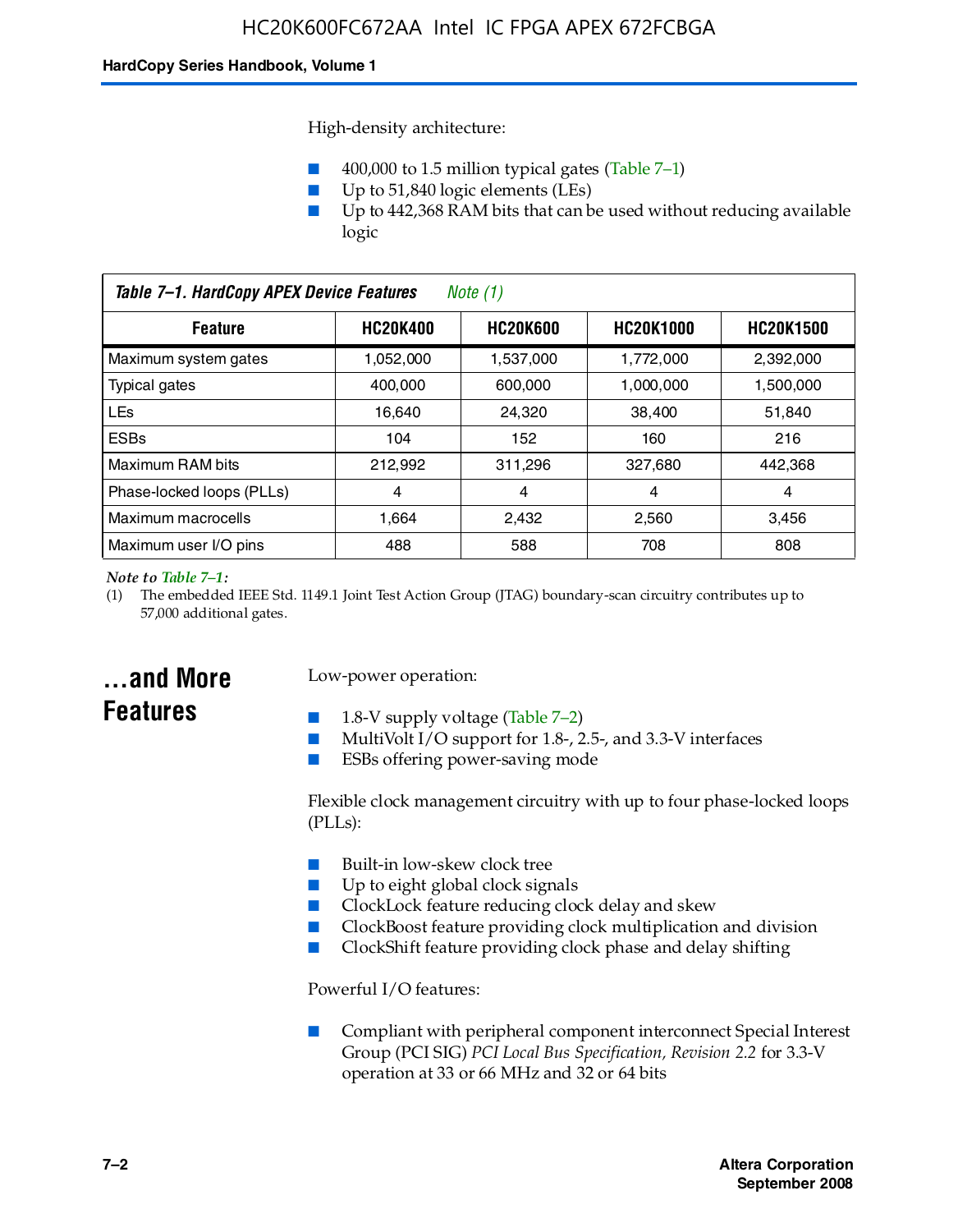- Support for high-speed external memories, including double-data rate (DDR), synchronous dynamic RAM (SDRAM), and zero-bus-turnaround (ZBT) static RAM (SRAM)
- 16 input and 16 output LVDS channels
- Fast  $t_{CO}$  and  $t_{SU}$  times for complex logic
- MultiVolt I/O support for 1.8-V, 2.5-V, and 3.3-V interfaces
- Individual tri-state output enable control for each pin
- Output slew-rate control to reduce switching noise
- Support for advanced I/O standards, including LVDS, LVPECL, PCI-X, AGP, CTT, SSTL-3 and SSTL-2, GTL+, and HSTL Class I
- Supports hot-socketing operation

| Table 7-2. HardCopy APEX Device Supply Voltages             |                                  |
|-------------------------------------------------------------|----------------------------------|
| <b>Voltage</b><br><b>Feature</b>                            |                                  |
| Internal supply voltage (V <sub>CCINT</sub> )               | 1.8 V                            |
| MultiVolt I/O interface voltage levels (V <sub>CCIO</sub> ) | 1.8 V, 2.5 V, 3.3 V, 5.0 V $(1)$ |

#### *Note to Table 7–2:*

(1) HardCopy APEX devices can be 5.0-V tolerant by using an external resistor.

HardCopy APEX device implementation features:

- Customized interconnect for each design
- HardCopy APEX devices preserve APEX 20K device MegaLAB structure, LEs, ESBs, I/O element (IOE), PLLs, and LVDS circuitry
- Up to four metal layers customizable for customer designs
- Completely automated proprietary design migration flow
	- Testability analysis and fix
	- Automatic test pattern generation (ATPG)
	- Automatic place and route
	- Static timing analysis
	- Static functional verification
	- Physical verification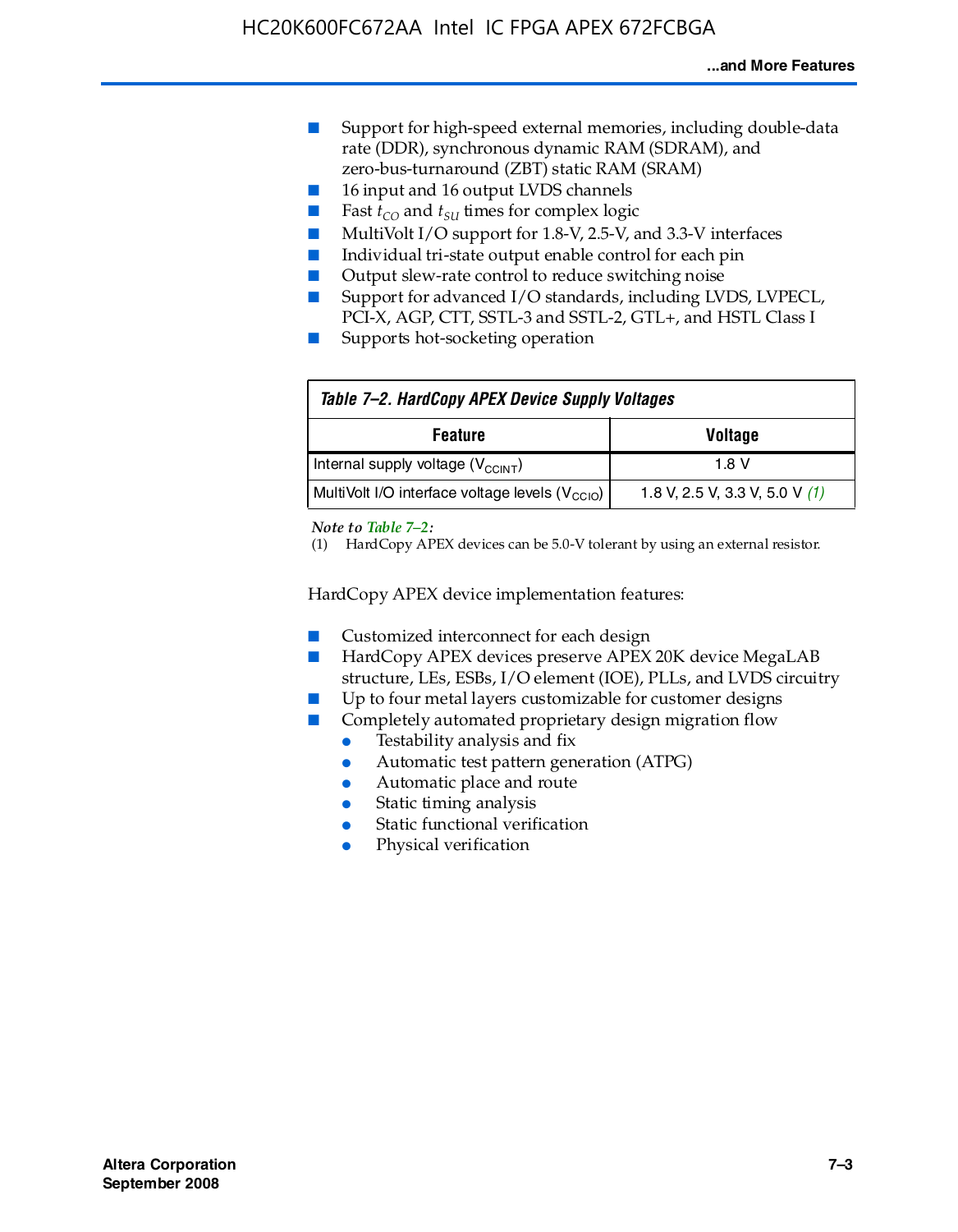Tables 7–3 through 7–6 show the HardCopy APEX device ball-grid array (BGA) and FineLine BGA package options, I/O counts, and sizes.

| Table 7-3. HardCopy APEX Device BGA Package Options and I/O Count<br>Note (1) |     |  |
|-------------------------------------------------------------------------------|-----|--|
| 652-Pin BGA<br><b>Device</b>                                                  |     |  |
| HC20K400                                                                      | 488 |  |
| HC20K600                                                                      | 488 |  |
| HC20K1000                                                                     | 488 |  |
| HC20K1500                                                                     | 488 |  |

*Table 7–4. HardCopy APEX Device FineLine BGA Package Options and I/O Count Note (1)*

| <b>Device</b>   | 672-Pin | 1,020-Pin |
|-----------------|---------|-----------|
| HC20K400        | 488     |           |
| <b>HC20K600</b> | 508     | 588       |
| HC20K1000       | 508     | 708       |
| HC20K1500       |         | 808       |

*Note to Tables 7–3 and 7–4:*

(1) I/O counts include dedicated input and clock pins.

| Table 7–5. HardCopy APEX Device BGA Package Sizes            |       |  |
|--------------------------------------------------------------|-------|--|
| 652-Pin BGA<br><b>Feature</b>                                |       |  |
| Pitch (mm)                                                   | 1.27  |  |
| Area (mm <sup>2</sup> )                                      | 2.025 |  |
| Length $\times$ width (mm $\times$ mm)<br>$45.0 \times 45.0$ |       |  |

| Table 7–6. HardCopy APEX Device FineLine BGA Package Sizes |                |                |  |
|------------------------------------------------------------|----------------|----------------|--|
| 672-Pin<br>1,020-Pin<br><b>Feature</b>                     |                |                |  |
| Pitch (mm)                                                 | 1.00           | 1.00           |  |
| Area ( $mm2$ )                                             | 729            | 1,089          |  |
| Length $\times$ width (mm $\times$ mm)                     | $27 \times 27$ | $33 \times 33$ |  |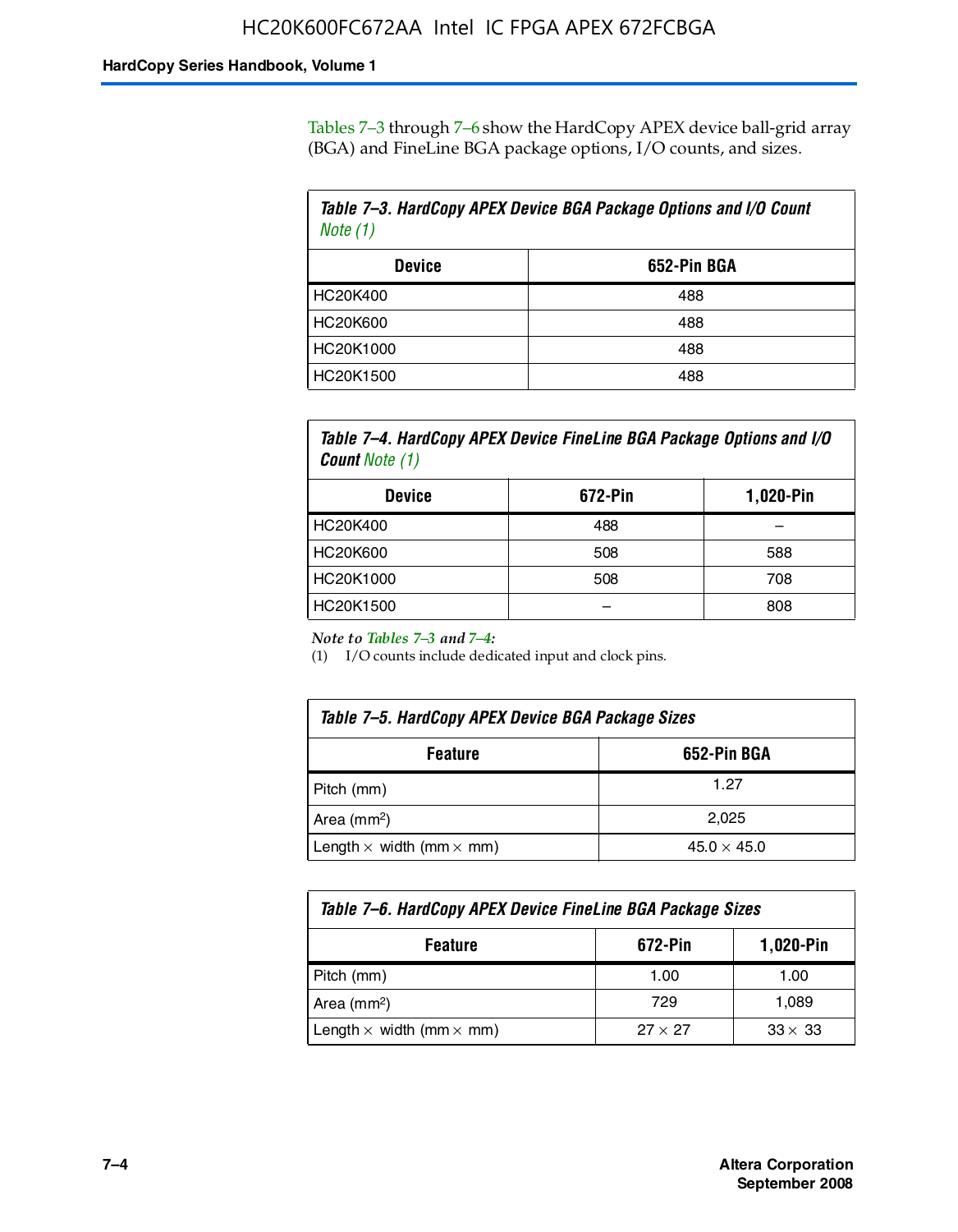### **Document Revision History**

Table 7–7 shows the revision history for this chapter.

|                                     | Table 7–7. Document Revision History                                                                    |                           |
|-------------------------------------|---------------------------------------------------------------------------------------------------------|---------------------------|
| <b>Date and Document</b><br>Version | <b>Changes Made</b>                                                                                     | <b>Summary of Changes</b> |
| September 2008,<br>V <sub>2.3</sub> | Updated chapter number and metadata.                                                                    |                           |
| June 2007, v2.2                     | Minor text edits.                                                                                       |                           |
| December 2006<br>v2.1               | Updated revision history.                                                                               |                           |
| <b>March 2006</b>                   | Formerly chapter 9; no content change.                                                                  |                           |
| January 2005<br>v2.0                | Update device names and other minor textual changes                                                     |                           |
| <b>June 2003</b><br>v1.0            | Initial release of Chapter 9, Introduction to HardCopy APEX<br>Devices, in the HardCopy Device Handbook |                           |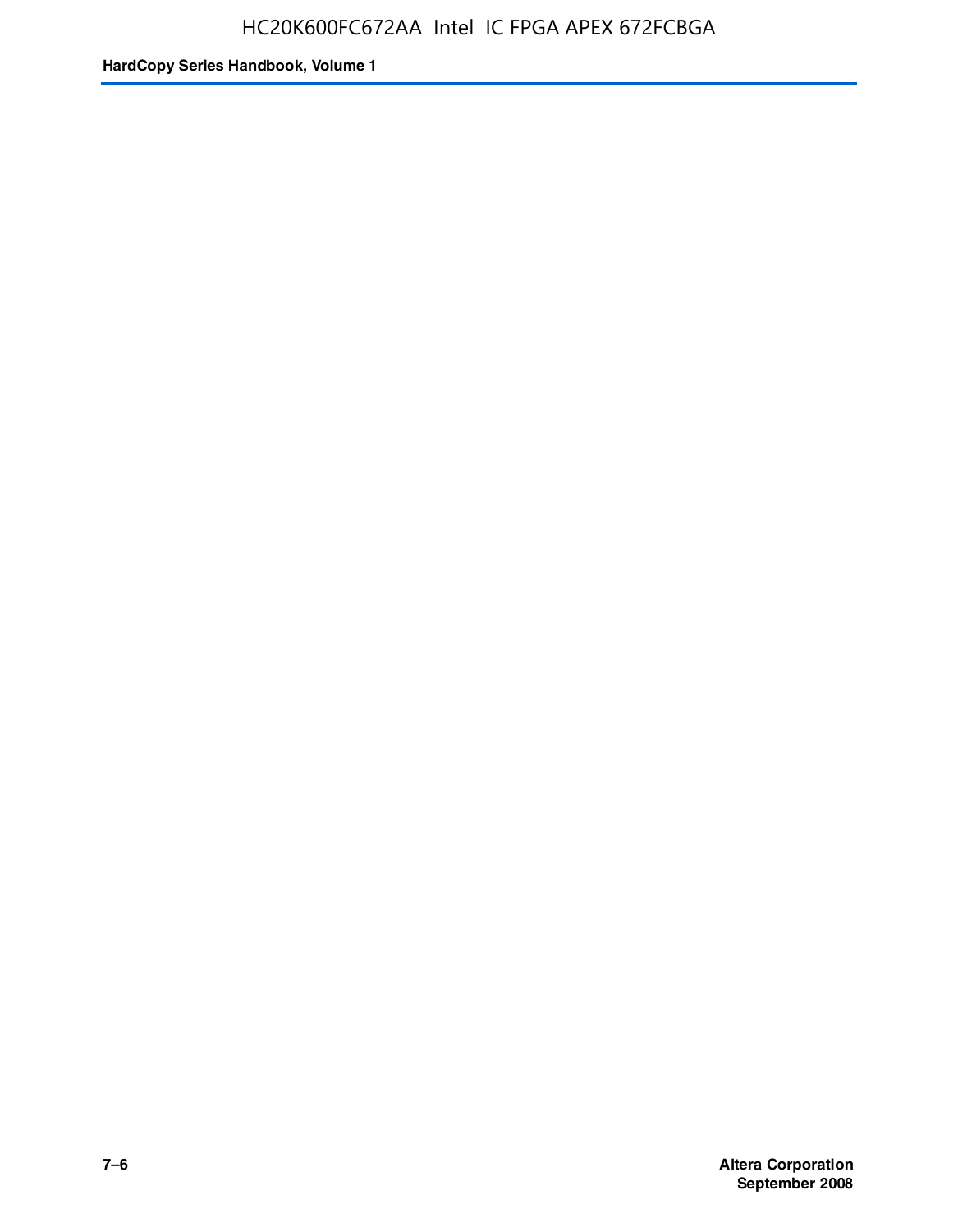

### **8. Description, Architecture, and Features**

#### **H51007-2.3**

**Introduction** HardCopy® APEX<sup>™</sup> devices extend the flexibility of high-density FPGAs to a cost-effective, high-volume production solution. The migration process from an Altera® FPGA to a HardCopy APEX device offers seamless migration of a high-density system-on-a-programmable-chip (SOPC) design to a low-cost alternative device with minimal risk. Using HardCopy APEX devices, Altera's SOPC solutions can be leveraged from prototype to production, while reducing costs and speeding time-to-market.

> A significant benefit of HardCopy devices is that customers do not need to be involved in the device migration process. Unlike application-specific integrated circuit (ASIC) development, the HardCopy design flow does not require generation of test benches, test vectors, or timing and functional simulation. The HardCopy migration process only requires the Quartus® II software-generated output files from a fully functional APEX 20KE or APEX 20KC device. Altera performs the migration and delivers functional prototypes in as few as seven weeks.

A risk-free alternative to ASICs, HardCopy APEX devices are customizable, full-featured devices created by Altera's proprietary design migration methodology. They are based on Altera's industry-leading high-density device architecture and use an area-efficient sea-of-logic-elements (SOLE) core.

HardCopy APEX devices retain all the same features as the APEX 20KE and APEX 20KC devices, which combine the strength of LUT-based and product-term-based devices in conjunction with the same embedded memory structures. All routing resources that were programmable in the APEX 20K device family are replaced by custom interconnect, resulting in a considerable die size reduction and subsequent cost saving.

The SRAM configuration cells of the original FPGA are replaced in HardCopy APEX devices by metal elements, which define the function of each logic element (LE), embedded memory, and I/O cell in the device. These resources are connected to each other using the same metallization layers. Once a HardCopy APEX device has been manufactured, the functionality of the device is fixed and no programming is possible. Altera performs the migration of the original FPGA design to an equivalent HardCopy APEX device using a proprietary design migration flow.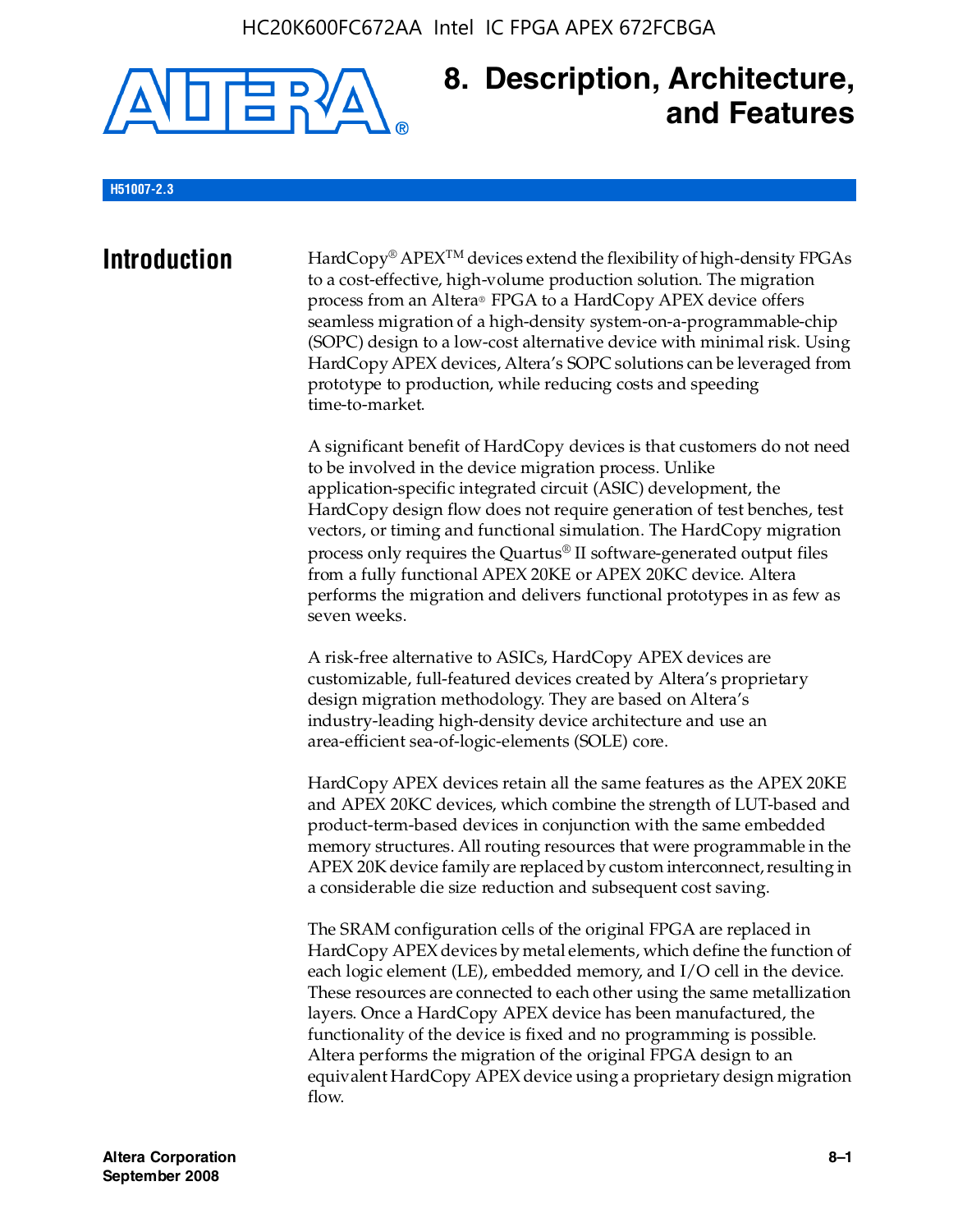The migration of a FPGA to a HardCopy APEX device begins with a user design that has been implemented in an APEX 20KE or APEX 20KC device. Table 8–1 shows the device equivalence for HardCopy and APEX 20KE or APEX 20KC devices.

| Table 8-1. HardCopy and APEX 20KE or APEX 20C Device Equivalence |                         |                         |  |
|------------------------------------------------------------------|-------------------------|-------------------------|--|
| <b>HardCopy APEX Device</b>                                      | <b>APEX 20KE Device</b> | <b>APEX 20KC Device</b> |  |
| HC20K1500                                                        | EP20K1500E              | EP20K1500C              |  |
| HC20K1000                                                        | EP20K1000E              | EP20K1000C              |  |
| <b>HC20K600</b>                                                  | EP20K600E               | EP20K600C               |  |
| HC20K400                                                         | EP20K400E               | EP20K400C               |  |

 $\mathbb{I}$  To ensure HardCopy device performance and functionality, the APEX 20K design must be completely debugged before committing the design to HardCopy device migration.

HardCopy APEX device implementation begins with extracting the Quartus II software-generated SRAM Object File (**.sof**) and converting its connectivity information into a structural Verilog HDL netlist. This netlist is then placed and routed in a similar fashion to a gate array. There are no dedicated routing channels. The router can exploit all available metal layers (up to four) and route over LE cells and other functional blocks. Altera's proprietary architecture and design methodology will guarantee virtually 100% routing of any APEX 20KE or APEX 20KC design compiled and fitted successfully using the Quartus II software. Place and route is timing-driven and will comply with the timing constraints of the original FPGA design as specified in the Quartus II software. Figure 8–1 shows a diagram of the HardCopy APEX device architecture.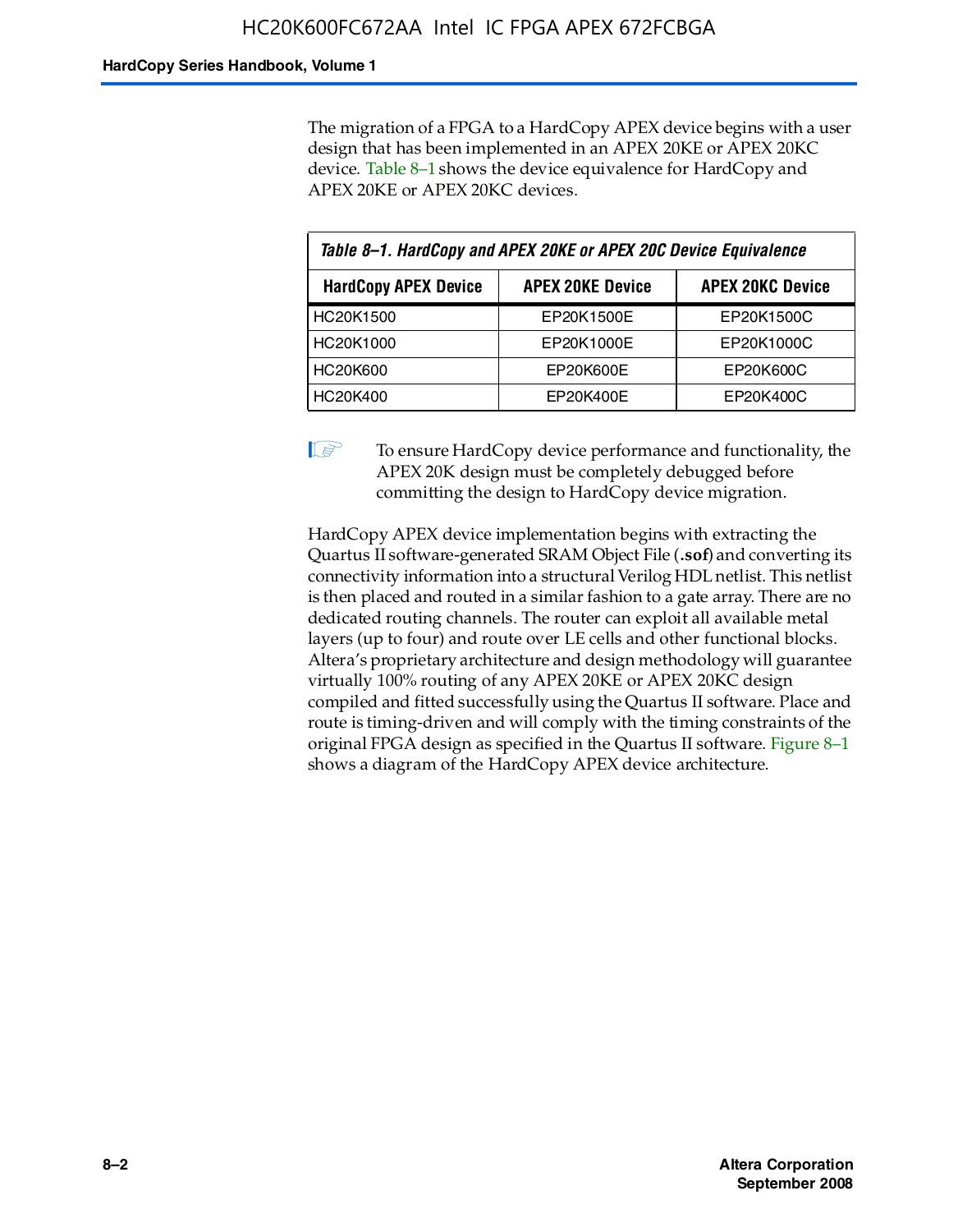



The strip of auxiliary gates (SOAG) is an Altera proprietary feature designed into the HardCopy APEX device and is used during the HardCopy device implementation process. The SOAG structures can be configured into several different types of functions through the use of metallization. For example, high fanout signals require adequate buffering, so buffers are built out of SOAG cells for this purpose.

HardCopy APEX devices include the same advanced features as the APEX 20KE and APEX 20KC devices, such as enhanced I/O standard support, content-addressable memory (CAM), additional global clocks, and enhanced ClockLock circuitry. Table 8–2 lists the features included in HardCopy APEX devices.

| Table 8–2. HardCopy APEX Device Features (Part 1 of 2) |                                                                                                                                     |  |  |
|--------------------------------------------------------|-------------------------------------------------------------------------------------------------------------------------------------|--|--|
| <b>HardCopy Devices</b><br><b>Feature</b>              |                                                                                                                                     |  |  |
| MultiCore system integration                           | Full support                                                                                                                        |  |  |
| Hot-socketing support                                  | Full support                                                                                                                        |  |  |
| 32-/64-bit, 33-MHz PCI                                 | Full compliance                                                                                                                     |  |  |
| 32-/64-bit, 66-MHz PCI                                 | Full compliance                                                                                                                     |  |  |
| MultiVolt I/O operation                                | 1.8-V, 2.5-V, or 3.3-V V <sub>CCIO</sub><br>V <sub>CCIO</sub> selected bank by bank<br>5.0-V tolerant with use of external resistor |  |  |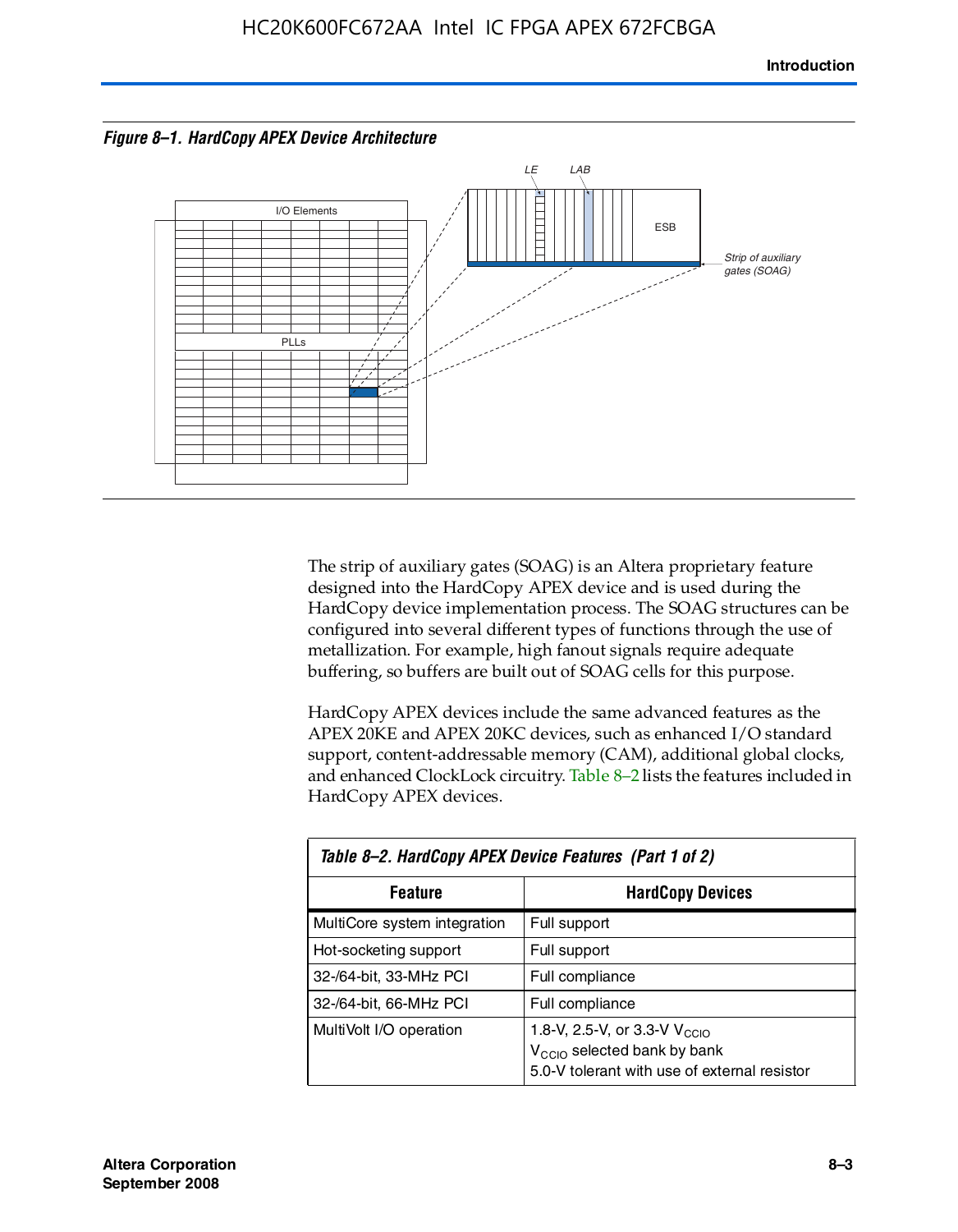| Table 8–2. HardCopy APEX Device Features (Part 2 of 2) |                                                                                                                                                                                                                                                                                |  |
|--------------------------------------------------------|--------------------------------------------------------------------------------------------------------------------------------------------------------------------------------------------------------------------------------------------------------------------------------|--|
| <b>Feature</b><br><b>HardCopy Devices</b>              |                                                                                                                                                                                                                                                                                |  |
| ClockLock support                                      | Clock delay reduction<br>$m/(n \times v)$ clock multiplication<br>Drive ClockLock output off-chip<br>External clock feedback<br>ClockShift circuitry<br>LVDS support<br>Up to four PLLs<br>ClockShift, clock phase adjustment                                                  |  |
| Dedicated clock and input pins                         | Eight                                                                                                                                                                                                                                                                          |  |
| I/O standard support                                   | 1.8-V, 2.5-V, 3.3-V, 5.0-V I/O<br>3.3-V PCI and PCI-X<br>3.3-V AGP<br><b>CTT</b><br>$GTI +$<br><b>LVCMOS</b><br><b>IVTTI</b><br>True-LVDS and LVPECL data pins<br>LVDS and LVPECL clock pins<br><b>HSTL class I</b><br>PCI-X<br>SSTL-2 class I and II<br>SSTL-3 class I and II |  |
| Memory support                                         | CAM<br>Dual-port RAM<br><b>FIFO</b><br><b>RAM</b><br><b>ROM</b>                                                                                                                                                                                                                |  |

All HardCopy APEX devices are tested using automatic test pattern generation (ATPG) vectors prior to shipment. For fully synchronous designs near 100%, fault coverage can be achieved through the built-in full-scan architecture. ATPG vectors allow the designer to focus on simulation and design verification.

Because the configuration of HardCopy APEX devices is built-in during manufacture, they cannot be configured in-system. However, if the APEX 20KE or APEC 20KC device configuration sequence must be emulated, the HardCopy APEX device has this capability.

**f all of the device features of APEX 20KE and APEX 20KC devices are** available in HardCopy APEX devices. For a detailed description of these device features, refer to the *APEX 20K Programmable Logic Device Family Data Sheet* and the *APEX 20KC Programmable Logic Device Family Data Sheet*.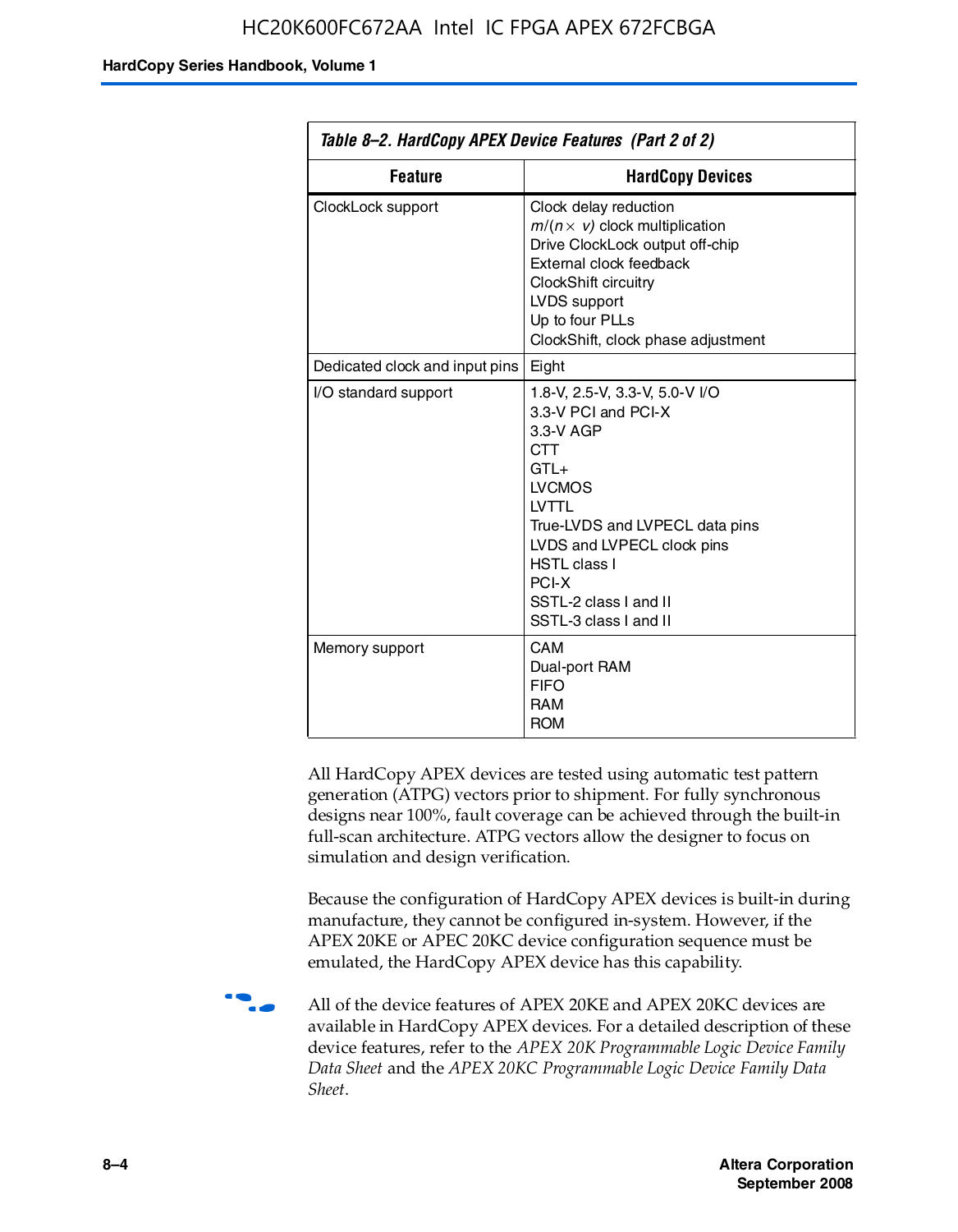#### **Differences Between HardCopy APEX and APEX 20K FPGAs**

| <b>Differences</b>   |
|----------------------|
| <b>Between</b>       |
| <b>HardCopy APEX</b> |
| and APEX 20K         |
| <b>FPGAs</b>         |

Several differences must be considered before a design is ready for implementation in HardCopy technology:

HardCopy APEX devices are only customizable at the time they are manufactured. Make sure that the original APEX 20KE or APEX 20KC device has undergone thorough testing in the end-system before deciding to proceed with migration to a HardCopy APEX device, because no changes can be made to the HardCopy APEX device after it has been manufactured.

ESBs that are configured as RAM or CAM will power-up un-initialized in the HardCopy APEX device. In the FPGA it is possible to configure, or "pre-load," the ESB memory as part of the configuration sequence, then overwrite it when the device is in normal functional mode. This pre-loaded memory feature of the FPGA is not available in HardCopy devices. If a design contains RAM or CAM with assumed data values at power-up, then the HardCopy APEX device will not operate as expected. If a design uses this feature, it should be re-compiled without the memory pre-load. ESBs configured as ROM are fully supported.

The JTAG boundary scan order in the HardCopy APEX device is different compared to the APEX 20K device. A HardCopy BSDL file that describes the re-ordered boundary scan chain should be used.

**1 The BSDL files for HardCopy APEX devices are different** from the corresponding APEX 20KE or APEX 20KC devices. Download the correct HardCopy BSDL file from Altera's website at **[www.altera.com](http://www.altera.com)**.

The advanced 0.18-μm aluminum metal process is used to support both APEX 20KE and APEX 20KC devices. The performance improvement achieved by the die size reduction and metal interconnect optimization more than offsets the need for copper in this case. Altera guarantees that a target HardCopy APEX device will provide the same or better performance as in the corresponding APEX 20KE or APEX 20KC device.

**Power-up Mode and Configuration Emulation**

Unlike their FPGA counterparts, HardCopy APEX devices do not need to be configured. However, to facilitate seamless migration, configuration can be emulated in these devices. There are three modes in which a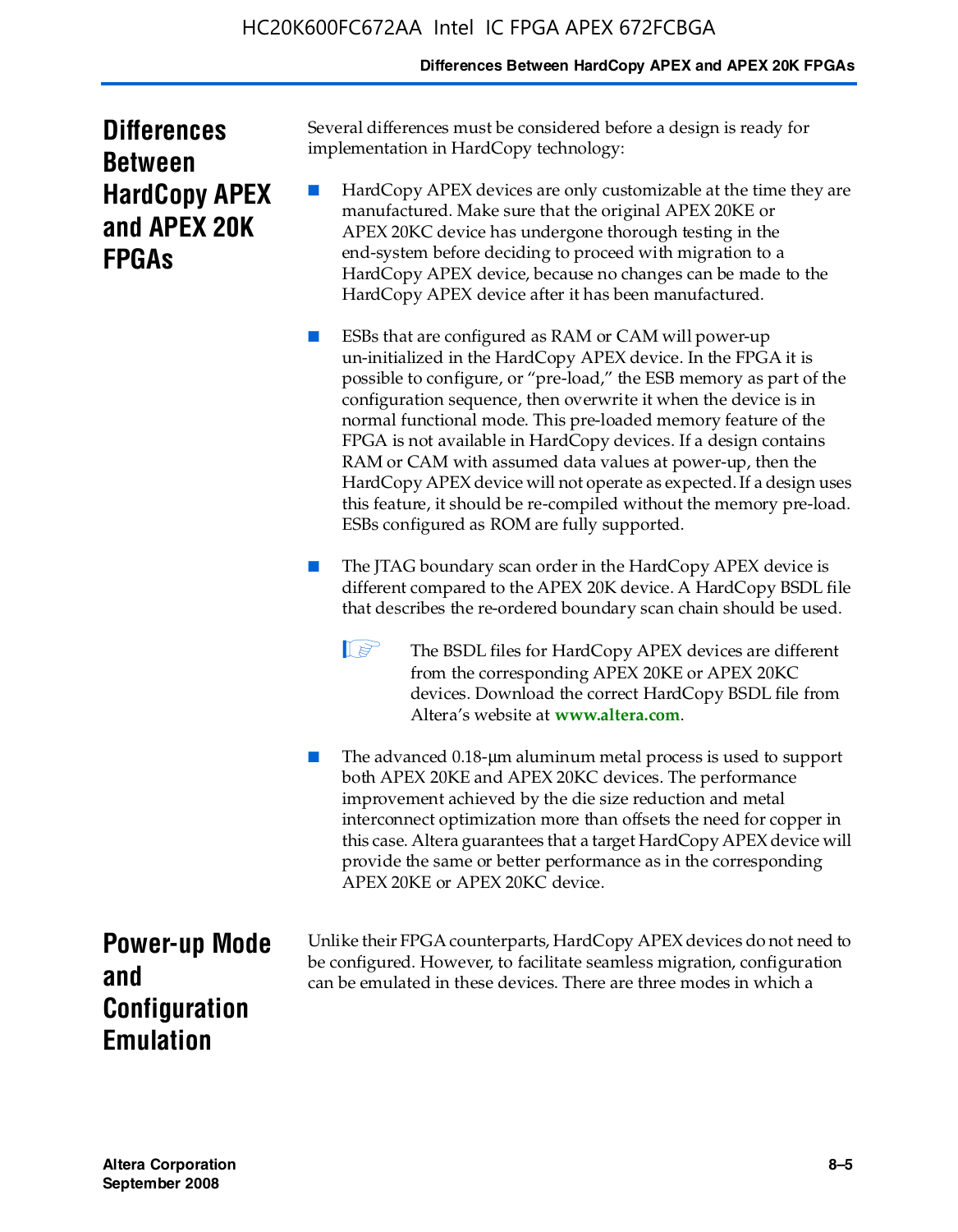HardCopy APEX device can be prepared for operation after power up: instant on, instant on after 50 ms, and configuration emulation. Each mode is described below.

■ In instant on mode, the HardCopy APEX device is available for use shortly after the device receives power. The on-chip power-on-reset (POR) circuit will set or reset all registers. The CONF\_DONE output will be tri-stated once the power-on reset has elapsed. No configuration device or configuration input signals are necessary.

In instant on after 50 ms mode, the HardCopy APEX device performs in a similar fashion to the Instant On mode, except that there is an additional delay of 50 ms (nominal), during which time the device is held in reset stage. The CONF DONE output is pulled low during this time and then tri-stated after the 50 ms have elapsed. No configuration devices or configuration input signals are necessary for this option.

In configuration emulation mode, the HardCopy APEX device undergoes an emulation of a full configuration sequence as if configured by an external processor or an EPC device. In this mode, the CONF\_DONE signal is tri-stated after the correct number of clock cycles. This mode may be useful where there is some dependency on the configuration sequence (for example, multi-device configuration or processor initialization). In this mode, the device expects to see all configuration control and data input signals.

#### **Speed Grades** Because HardCopy APEX devices are customized, no speed grading is performed. All HardCopy APEX devices will meet the timing requirements of the original FPGA of the fastest speed grade. Generally, HardCopy APEX devices will have a higher  $f_{MAX}$  than the corresponding FPGA, but the speed increase will vary on a design-by-design basis.

### **Quartus II-Generated Output Files**

The HardCopy migration process requires several Quartus II software-generated files. These key output files are listed and explained below.

- The SRAM Object File (**.sof**) contains all of the necessary information needed to configure a FPGA
- The Compiler Report File (.csf.rpt) is parsed to extract useful information about the design
- The Verilog atom-based netlist file (**.vo**) is used to check the HardCopy netlist
- The pin out information file (**.pin**) contains user signal names and I/O configuration information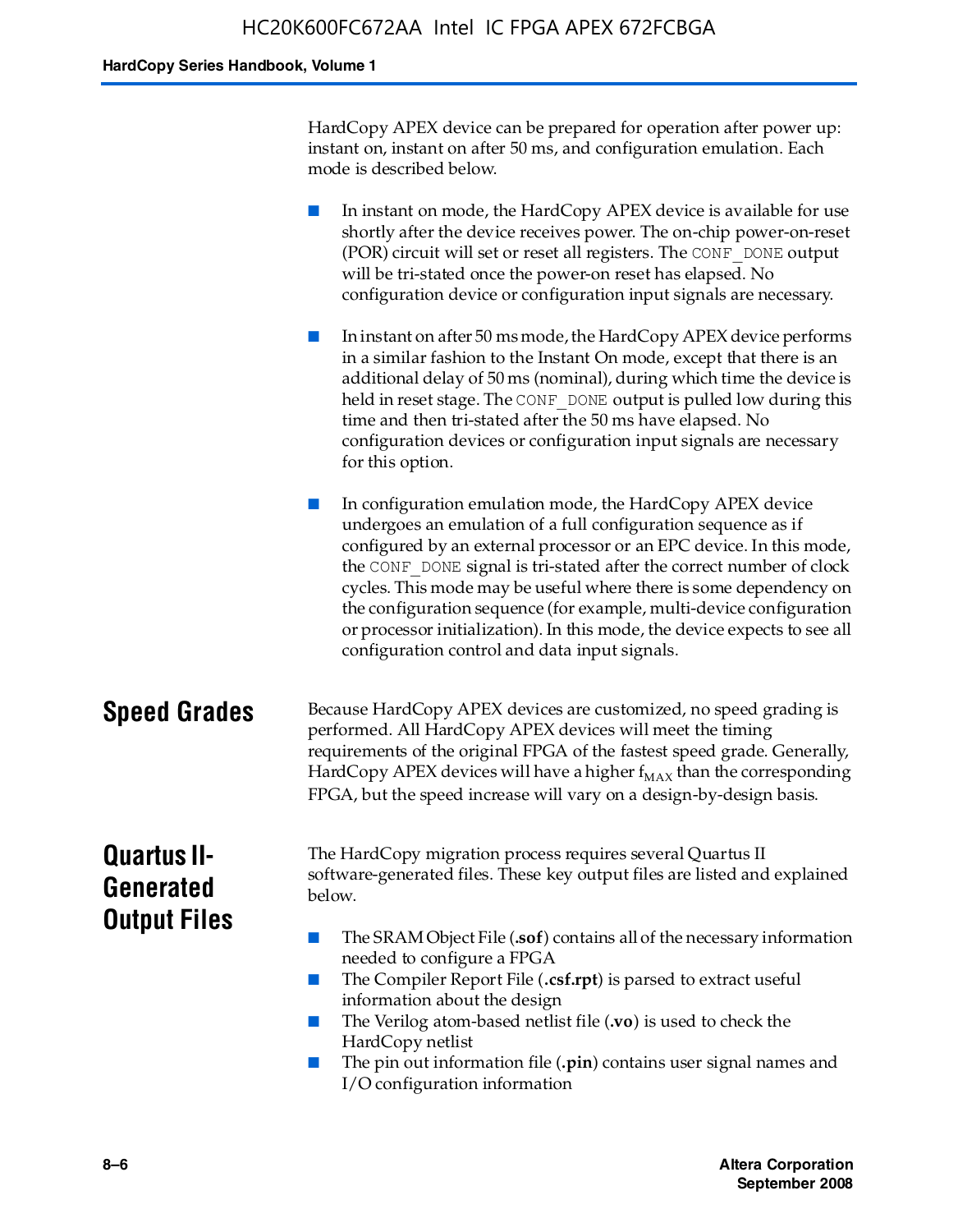- The Delay Information File (.sdo) is used to check the original FPGA timing
- A completed HardCopy timing requirements file describes all necessary timing information on the design. A template of this text file is available for download from the Altera website at **www.altera.com**.

The migration process consists of several steps. First, a netlist is constructed from the SOF. Then, the netlist is checked to ensure that the built-in scan test structures will operate correctly. The netlist is then fed into a place-and-route engine, and the design interconnect is generated. Static timing analysis ensures that all timing constraints are met, and static functional verification techniques are employed to ensure correct device migration. After successfully completing these stages, physical verification of the device takes place, and the metal mask layers are taped out to fabricate HardCopy APEX devices.

#### **Document Revision History** Table 8–3 shows the revision history for this chapter.

| Table 8–3. Document Revision History |                                                                                                           |                           |  |  |
|--------------------------------------|-----------------------------------------------------------------------------------------------------------|---------------------------|--|--|
| <b>Date and Document</b><br>Version  | <b>Changes Made</b>                                                                                       | <b>Summary of Changes</b> |  |  |
| September 2008,<br>V <sub>2.3</sub>  | Updated chapter number and metadata.                                                                      |                           |  |  |
| June 2007, v2.2                      | Minor text edits.                                                                                         |                           |  |  |
| December 2006<br>v2.1                | Updated revision history.                                                                                 |                           |  |  |
| March 2006                           | Formerly chapter 10; no content change.                                                                   |                           |  |  |
| January 2005<br>v2.0                 | Update device names and other minor textual changes                                                       |                           |  |  |
| <b>June 2003</b><br>v1.0             | Initial release of Chapter 10, Description, Architecture and<br>Features, in the HardCopy Device Handbook |                           |  |  |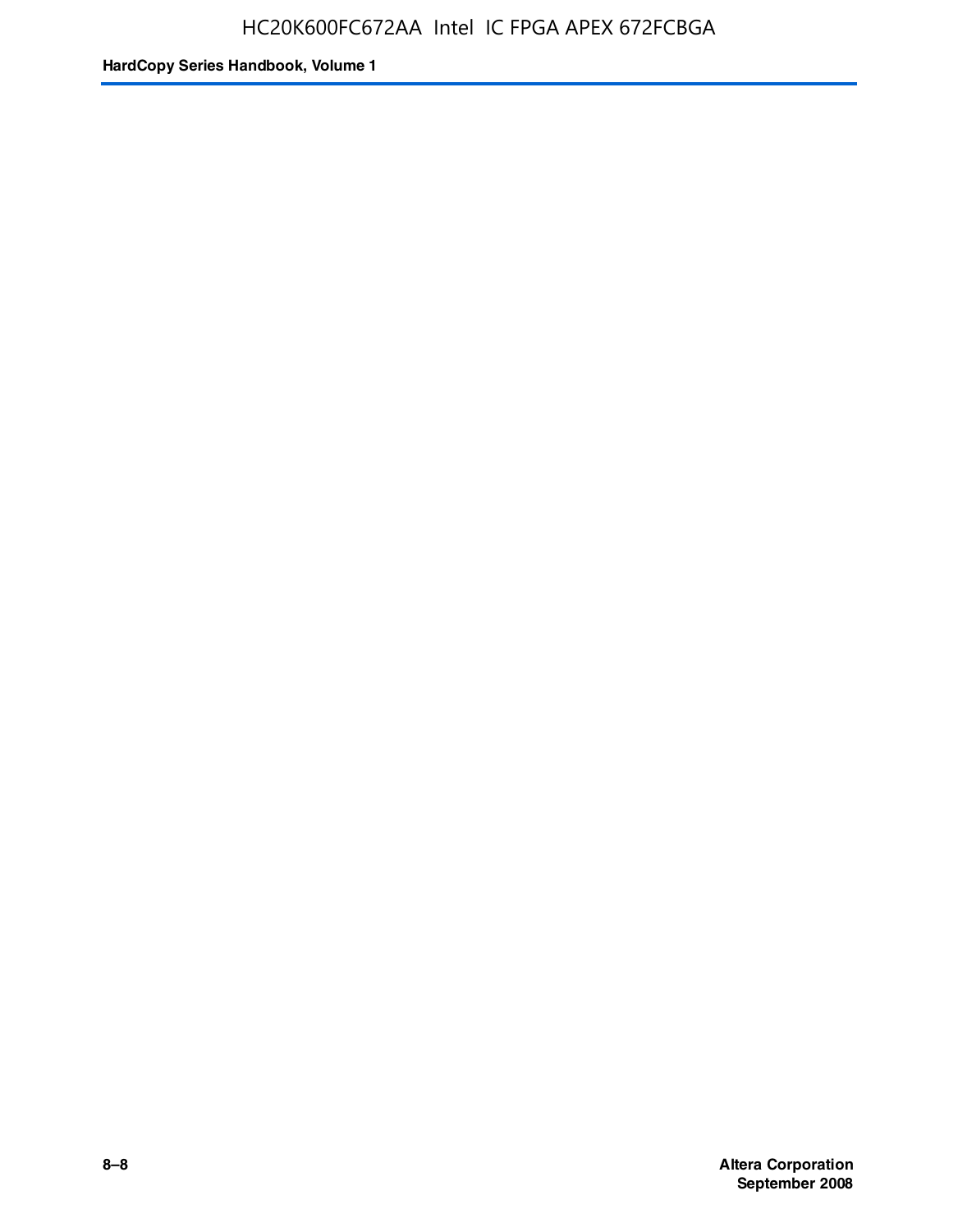

### **9. Boundary-Scan Support**

#### **H51009-2.3**

### **IEEE Std. 1149.1 (JTAG) Boundary-Scan Support**

All HardCopy devices provide JTAG boundary-scan test (BST) circuitry that complies with the IEEE Std. 1149.1-1990 specification. HardCopy® APEX™ devices support the JTAG instructions shown in Table 9–1.

**1 The BSDL files for HardCopy devices are different from the** corresponding APEX 20KE or APEX 20KC parts. Download the [correct HardCopy BSDL file from Altera's website at](http://www.altera.com)  www.altera.com.

| Table 9-1. HardCopy APEX JTAG Instructions |                                                                                                                                                                                                                                                                                |  |  |  |
|--------------------------------------------|--------------------------------------------------------------------------------------------------------------------------------------------------------------------------------------------------------------------------------------------------------------------------------|--|--|--|
| <b>JTAG Instruction</b>                    | <b>Description</b>                                                                                                                                                                                                                                                             |  |  |  |
| SAMPLE/PRELOAD                             | SAMPLE/PRELOAD allows a snapshot of signals at the device pins to be<br>captured and examined during normal device operation and permits an initial<br>data pattern to be output at the device pins. It is also used by the SignalTap <sup>®</sup><br>embedded logic analyzer. |  |  |  |
| <b>EXTEST</b>                              | Allows the external circuitry and board-level interconnections to be tested by<br>forcing a test pattern at the output pins and capturing test results at the input pins.                                                                                                      |  |  |  |
| <b>BYPASS</b>                              | Places the 1-bit bypass register between the TDI and TDO pins, which allows the<br>BST data to pass synchronously through selected devices to adjacent devices<br>during normal device operation.                                                                              |  |  |  |
| <b>USERCODE</b>                            | Selects the 32-bit USERCODE register and places it between the TDI and TDO<br>pins, allowing the USERCODE to be serially shifted out of TDO.                                                                                                                                   |  |  |  |
| <b>IDCODE</b>                              | Selects the IDCODE register and places it between the TDI and TDO pins,<br>allowing the IDCODE to be serially shifted out of TDO.                                                                                                                                              |  |  |  |

HardCopy APEX devices instruction register length is 10 bits; the USERCODE register length is 32 bits. Tables 9–2 and 9–3 show the boundary-scan register length and device IDCODE information for HardCopy devices.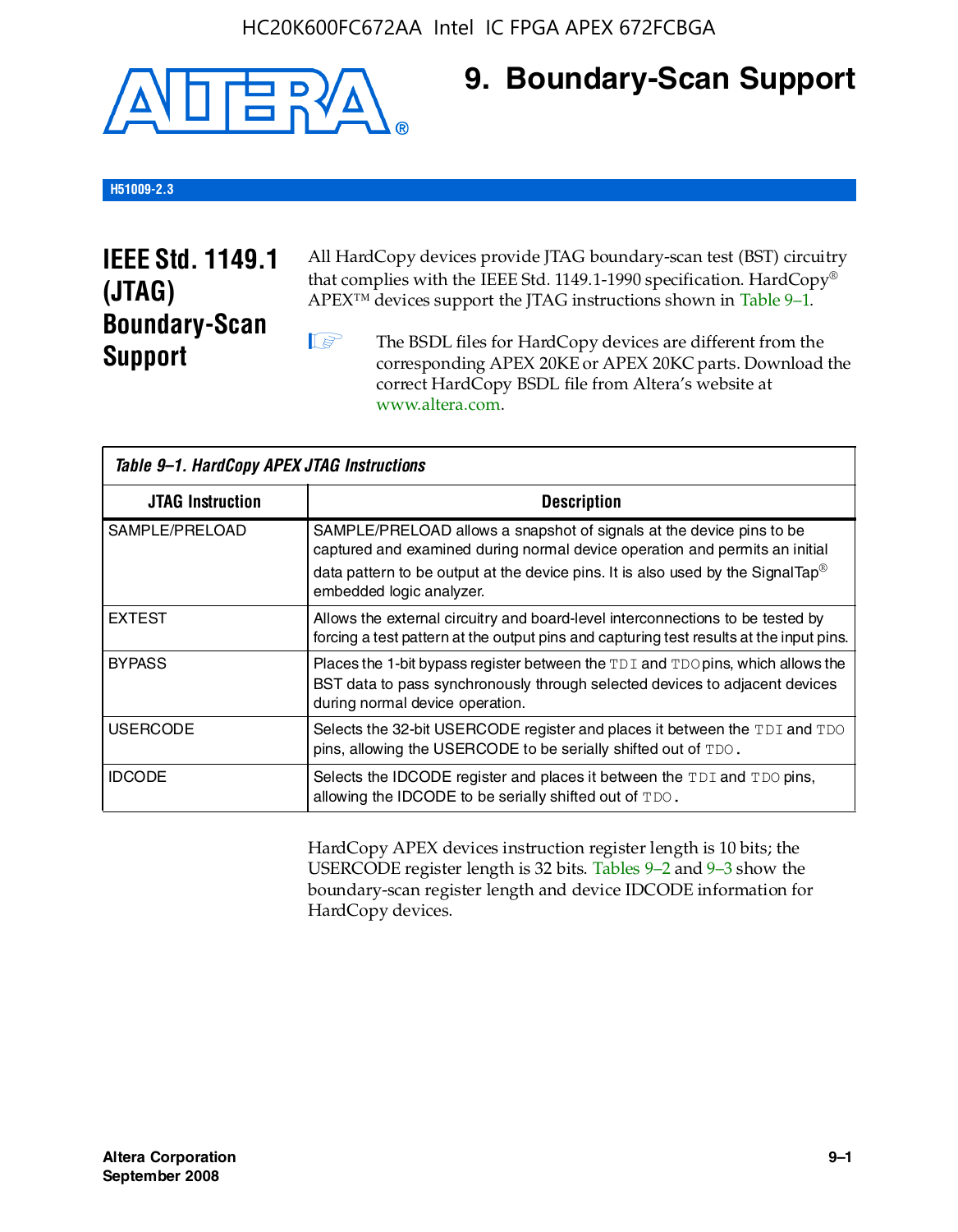#### HC20K600FC672AA Intel IC FPGA APEX 672FCBGA

#### **HardCopy Series Handbook, Volume 1**

| Table 9-2. HardCopy APEX Boundary-Scan Register Length |                                      |  |  |  |
|--------------------------------------------------------|--------------------------------------|--|--|--|
| <b>Device</b>                                          | <b>Boundary-Scan Register Length</b> |  |  |  |
| HC20K400                                               | 1.506                                |  |  |  |
| HC20K600                                               | 1.806                                |  |  |  |
| HC20K1000                                              | 2,190                                |  |  |  |
| HC20K1500                                              | 2.502                                |  |  |  |

| Table 9–3. 32-Bit HardCopy APEX Device IDCODE |                     |                                         |                                                  |                           |  |  |  |  |
|-----------------------------------------------|---------------------|-----------------------------------------|--------------------------------------------------|---------------------------|--|--|--|--|
|                                               |                     | <b>IDCODE (32 Bits)</b> <i>Note (1)</i> |                                                  |                           |  |  |  |  |
| <b>Device</b>                                 | Version<br>(4 Bits) | Part Number (16 Bits)                   | <b>Manufacturer</b><br><b>Identity (11 Bits)</b> | $1(1 \text{ Bit})$<br>(2) |  |  |  |  |
| HC20K400                                      | 0000                | 1000 0100 0000 0000                     | 0110 1110<br>000                                 |                           |  |  |  |  |
| HC20K600                                      | 0000                | 1000 0110 0000 0000                     | 000 0110 1110                                    |                           |  |  |  |  |
| HC20K1000                                     | 0000                | 1001 0000 0000 0000                     | 000 0110 1110                                    |                           |  |  |  |  |
| HC20K1500                                     | 0000                | 1001 0101 0000<br>0000                  | 0110 1110<br>000                                 |                           |  |  |  |  |

*Notes to Table 9–3:*

(1) The most significant bit (MSB) is on the left.

(2) The IDCODE's least significant bit (LSB) is always 1.

Figure 9–1 shows the timing requirements for the JTAG signals.



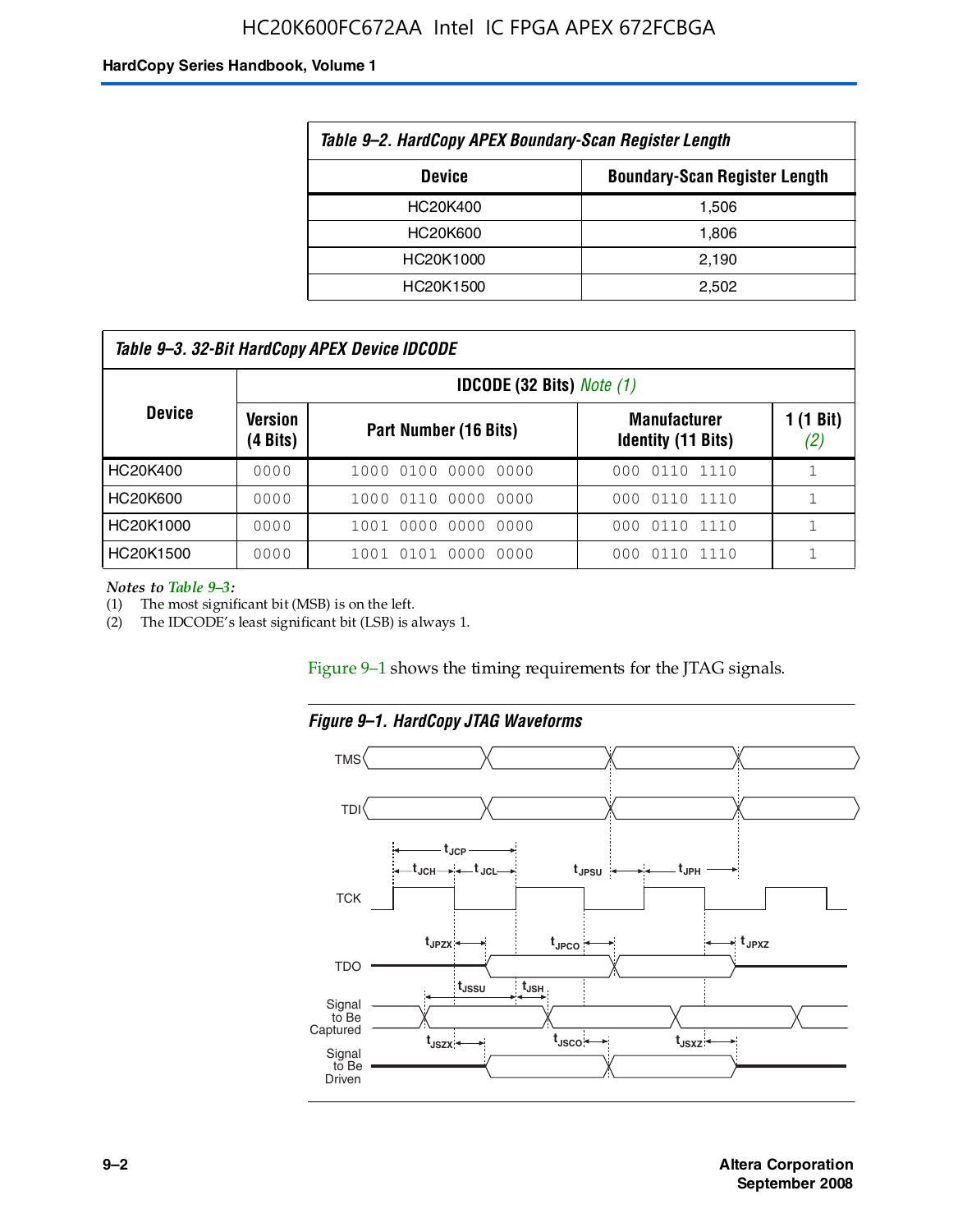Table 9–4 shows the JTAG timing parameters and values for HardCopy devices.

| Table 9–4. HardCopy APEX JTAG Timing Parameters and Values |                                                |     |     |      |  |  |
|------------------------------------------------------------|------------------------------------------------|-----|-----|------|--|--|
| <b>Symbol</b>                                              | Parameter                                      | Min | Max | Unit |  |  |
| t <sub>JCP</sub>                                           | <b>TCK clock period</b>                        | 100 |     | ns   |  |  |
| t <sub>JCH</sub>                                           | <b>TCK clock high time</b>                     | 50  |     | ns   |  |  |
| t <sub>JCL</sub>                                           | <b>TCK clock low time</b>                      | 50  |     | ns   |  |  |
| t <sub>JPSU</sub>                                          | JTAG port setup time                           | 20  |     | ns   |  |  |
| t <sub>JPH</sub>                                           | JTAG port hold time                            | 45  |     | ns   |  |  |
| t <sub>JPCO</sub>                                          | JTAG port clock to output                      |     | 25  | ns   |  |  |
| t <sub>JPZX</sub>                                          | JTAG port high impedance to valid output       |     | 25  | ns   |  |  |
| t <sub>JPXZ</sub>                                          | JTAG port valid output to high impedance       |     | 25  | ns   |  |  |
| t <sub>ussu</sub>                                          | Capture register setup time                    | 20  |     | ns   |  |  |
| t <sub>JSH</sub>                                           | Capture register hold time                     | 45  |     | ns   |  |  |
| t <sub>JSCO</sub>                                          | Update register clock to output                |     | 35  | ns   |  |  |
| t <sub>JSZX</sub>                                          | Update register high impedance to valid output |     | 35  | ns   |  |  |
| t <sub>JSXZ</sub>                                          | Update register valid output to high impedance |     | 35  | ns   |  |  |



**f** For more information about using JTAG BST circuitry in Altera devices, refer to *Application Note 39 (IEEE Std. 1149.1 (JTAG) Boundary-Scan Testing in Altera Devices*.

### **Document Revision History**

Table 9–5 shows the revision history for this chapter.

| Table 9–5. Document Revision History (Part 1 of 2) |                                         |                           |  |  |
|----------------------------------------------------|-----------------------------------------|---------------------------|--|--|
| <b>Date and Document</b><br><b>Version</b>         | <b>Changes Made</b>                     | <b>Summary of Changes</b> |  |  |
| September 2008,<br>v2.3                            | Updated chapter number and metadata.    |                           |  |  |
| June 2007, v2.2                                    | Minor text edits.                       |                           |  |  |
| December 2006<br>v2.1                              | Updated revision history.               | Updated revision history. |  |  |
| March 2006                                         | Formerly chapter 11; no content change. |                           |  |  |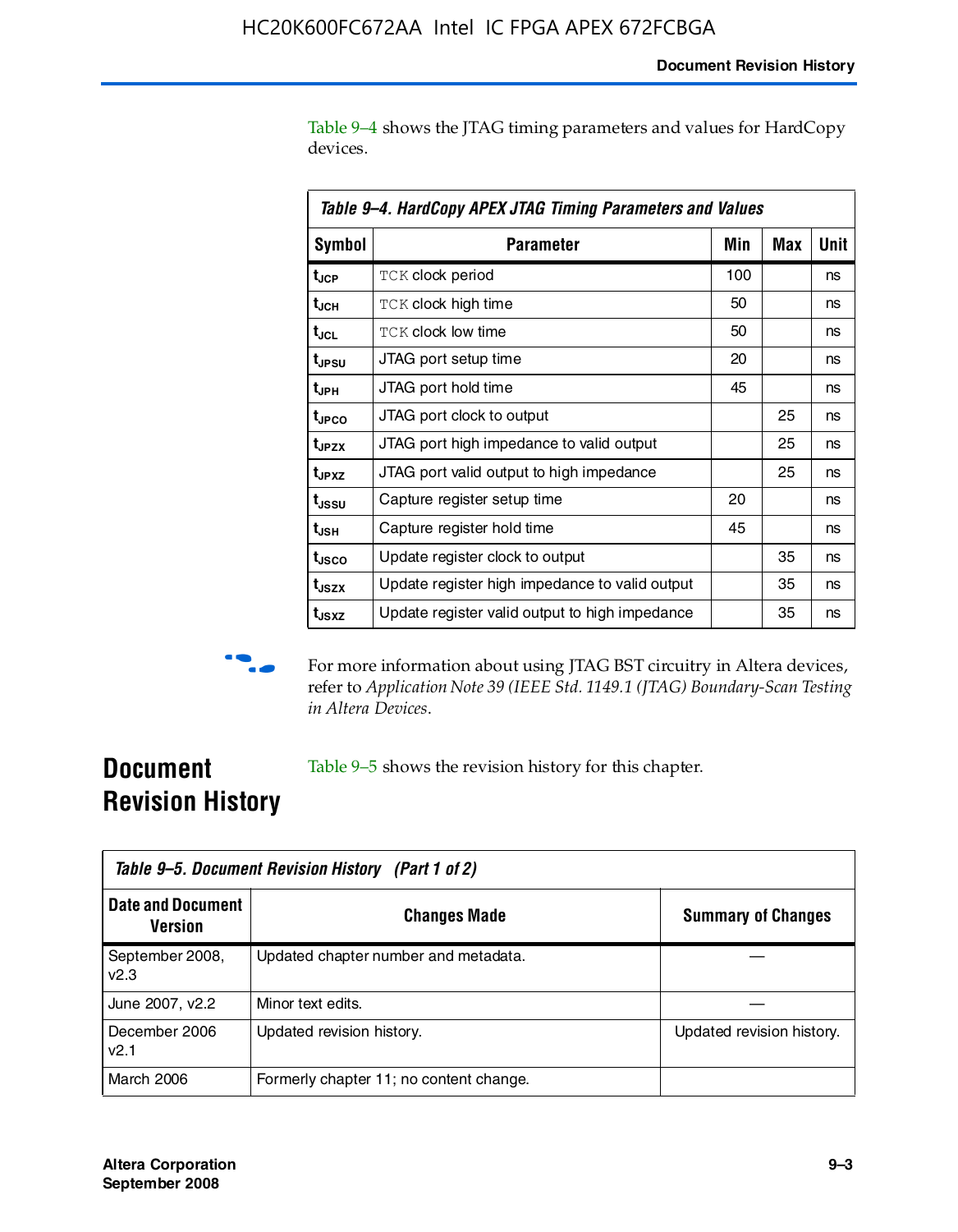| Table 9–5. Document Revision History (Part 2 of 2) |                                                                                     |                           |  |  |
|----------------------------------------------------|-------------------------------------------------------------------------------------|---------------------------|--|--|
| <b>Date and Document</b><br><b>Version</b>         | <b>Changes Made</b>                                                                 | <b>Summary of Changes</b> |  |  |
| January 2005<br>v2.0                               | Update device names and other minor textual changes.                                |                           |  |  |
| June 2003<br>v1.0                                  | Initial release of <i>Boundary-Scan Support</i> in the HardCopy<br>Device Handbook. |                           |  |  |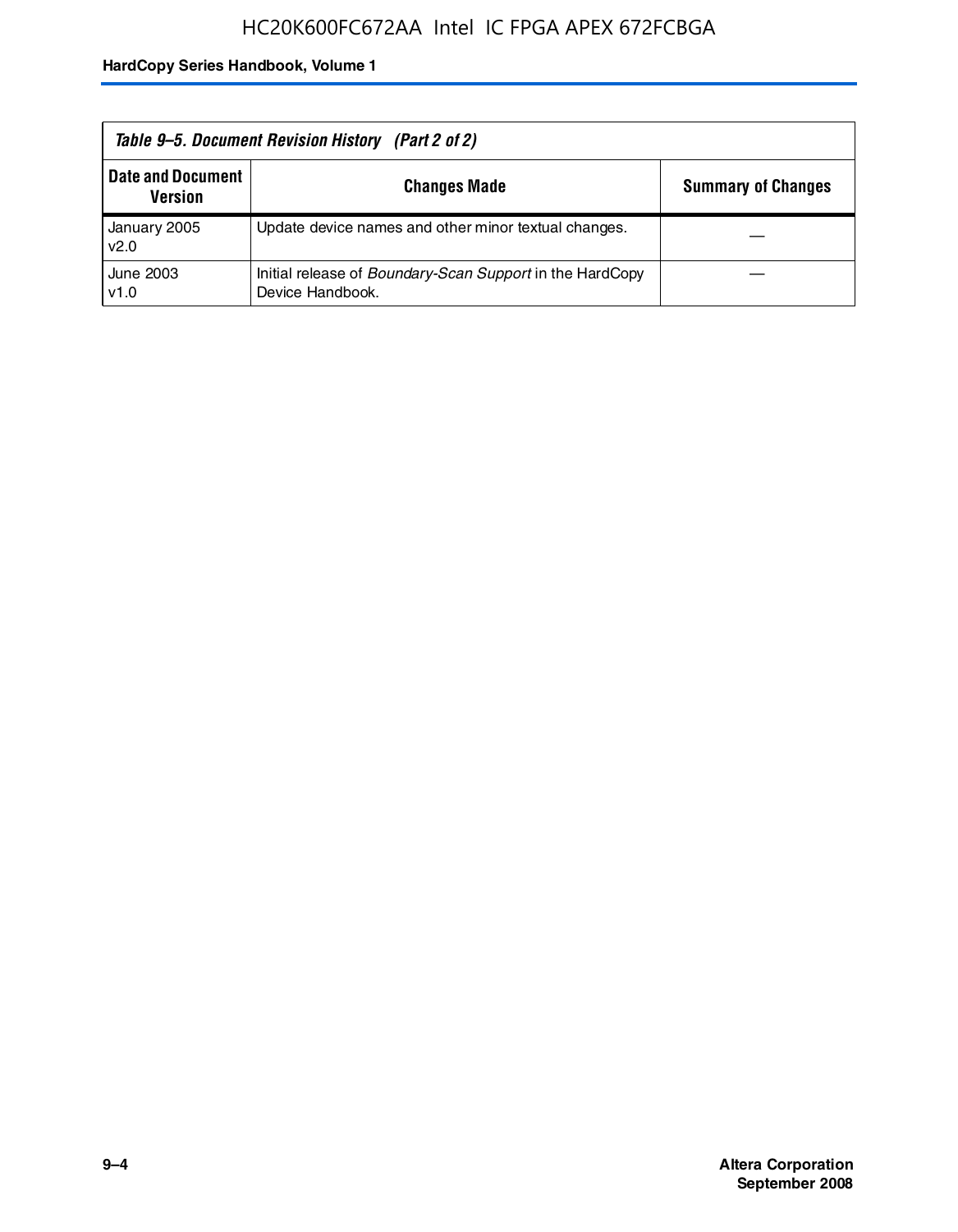

## **10. Operating Conditions**

#### **H51010-2.3**

### **Recommended Operating Conditions**

Tables 10–1 through 10–4 provide information on absolute maximum ratings, recommended operating conditions, DC operating conditions, and capacitance for 1.8-V HardCopy® APEX<sup>TM</sup> devices.

| Table 10–1. HardCopy APEX Device Absolute Maximum Ratings Note (1) |                            |                              |        |     |      |  |
|--------------------------------------------------------------------|----------------------------|------------------------------|--------|-----|------|--|
| Symbol                                                             | <b>Parameter</b>           | <b>Conditions</b>            | Min    | Max | Unit |  |
| <b>V<sub>CCINT</sub></b>                                           | Supply voltage             | With respect to ground $(2)$ | $-0.5$ | 2.5 | v    |  |
| V <sub>CCIO</sub>                                                  |                            |                              | $-0.5$ | 4.6 | ν    |  |
| $V_1$                                                              | DC input voltage           |                              | $-0.5$ | 4.6 | v    |  |
| $I_{OUT}$                                                          | DC output current, per pin |                              | $-25$  | 25  | mA   |  |
| $\mathsf{T}_{\text{STG}}$                                          | Storage temperature        | No bias                      | $-65$  | 150 | °€   |  |
| $T_{\sf AMB}$                                                      | Ambient temperature        | Under bias                   | $-65$  | 135 | °C   |  |
| $T_{\rm J}$                                                        | Junction temperature       | BGA packages, under bias     |        | 135 | °C   |  |

| Table 10–2. HardCopy APEX Device Recommended Operating Conditions |                                                        |                    |                  |                   |              |  |  |
|-------------------------------------------------------------------|--------------------------------------------------------|--------------------|------------------|-------------------|--------------|--|--|
| Symbol                                                            | <b>Parameter</b>                                       | <b>Conditions</b>  | Min              | Max               | Unit         |  |  |
| $V_{\text{CCINT}}$                                                | Supply voltage for internal<br>logic and input buffers | (3), (4)           | 1.71<br>(1.71)   | 1.89<br>(1.89)    | $\vee$       |  |  |
| V <sub>CCIO</sub>                                                 | Supply voltage for output<br>buffers, 3.3-V operation  | (3), (4)           | 3.00<br>(3.00)   | 3.60<br>(3.60)    | $\vee$       |  |  |
|                                                                   | Supply voltage for output<br>buffers, 2.5-V operation  | (3), (4)           | 2.375<br>(2.375) | 2.625<br>(2.625)  | $\vee$       |  |  |
| $V_1$                                                             | Input voltage                                          | (2), (5)           | $-0.5$           | 4.1               | $\vee$       |  |  |
| $V_{\rm O}$                                                       | Output voltage                                         |                    | 0                | V <sub>CCIO</sub> | $\vee$       |  |  |
| $T_{\rm J}$                                                       | Junction temperature                                   | For commercial use | 0                | 85                | $^{\circ}$ C |  |  |
|                                                                   |                                                        | For industrial use | $-40$            | 100               | $^{\circ}$ C |  |  |
| $t_{R}$                                                           | Input rise time (10% to 90%)                           |                    |                  | 40                | ns           |  |  |
| $t_F$                                                             | Input fall time $(90\% \text{ to } 10\%)$              |                    |                  | 40                | ns           |  |  |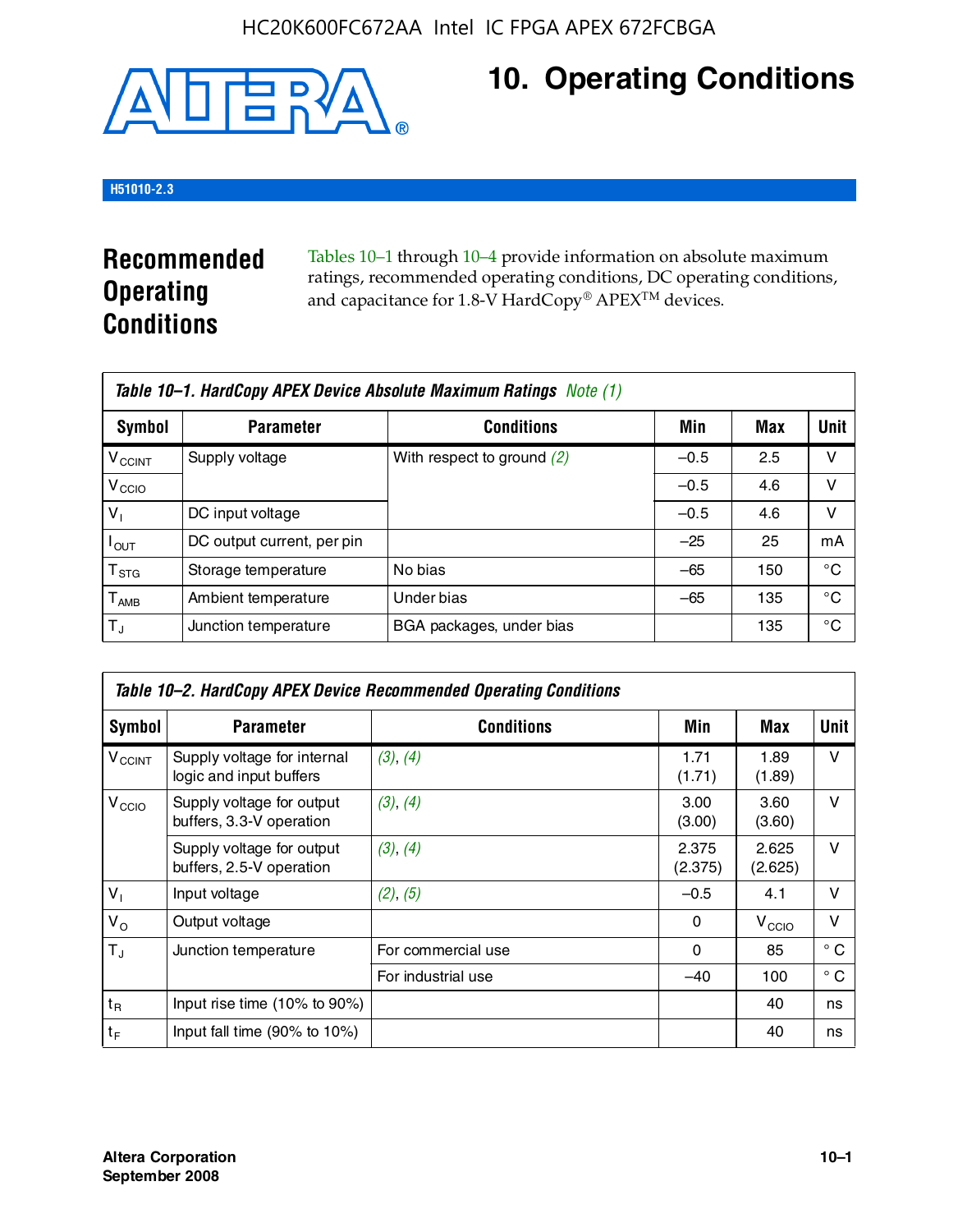### HC20K600FC672AA Intel IC FPGA APEX 672FCBGA

|                 | Table 10–3. HardCopy APEX Device DC Operating Conditions (Part 1 of 2) Notes (6), (7), (8) |                                                                        |                                          |            |                                         |      |  |
|-----------------|--------------------------------------------------------------------------------------------|------------------------------------------------------------------------|------------------------------------------|------------|-----------------------------------------|------|--|
| Symbol          | <b>Parameter</b>                                                                           | <b>Conditions</b>                                                      | <b>Min</b>                               | <b>Typ</b> | Max                                     | Unit |  |
| $V_{\text{IH}}$ | High-level LVTTL, CMOS, or<br>3.3-V PCI input voltage                                      |                                                                        | 1.7.<br>$0.5 \times V_{\text{CCIO}}$ (8) |            | 4.1                                     | v    |  |
| $V_{IL}$        | Low-level LVTTL, CMOS, or<br>3.3-V PCI input voltage                                       |                                                                        | $-0.5$                                   |            | 0.8,<br>$0.3 \times V_{\text{CCIO}}(8)$ | V    |  |
| $V_{OH}$        | 3.3-V high-level LVTTL output<br>voltage                                                   | $I_{OH} = -12$ mA DC,<br>$V_{\text{CCIO}} = 3.00 V (9)$                | 2.4                                      |            |                                         | v    |  |
|                 | 3.3-V high-level LVCMOS<br>output voltage                                                  | $I_{OH} = -0.1$ mA DC,<br>$V_{\text{CCIO}} = 3.00 \text{ V} (9)$       | $V_{\text{CCIO}} - 0.2$                  |            |                                         | v    |  |
|                 | 3.3-V high-level PCI output<br>voltage                                                     | $I_{OH} = -0.5$ mA DC,<br>$V_{\text{CCIO}} = 3.00$ to 3.60 V<br>(9)    | $0.9 \times V_{\text{CCIO}}$             |            |                                         | v    |  |
|                 | 2.5-V high-level output<br>voltage                                                         | $I_{OH} = -0.1$ mA DC,<br>$V_{\text{CCIO}} = 2.30 \text{ V} (9)$       | 2.1                                      |            |                                         | v    |  |
|                 |                                                                                            | $I_{OH} = -1$ mA DC,<br>$V_{\text{CCIO}} = 2.30 \text{ V} (9)$         | 2.0                                      |            |                                         | v    |  |
|                 |                                                                                            | $I_{OH} = -2$ mA DC,<br>$V_{\text{CCIO}} = 2.30 \text{ V} (9)$         | 1.7                                      |            |                                         | v    |  |
| $V_{OL}$        | 3.3-V low-level LVTTL output<br>voltage                                                    | $I_{OL}$ = 12 mA DC,<br>$V_{\text{CCIO}} = 3.00 V (10)$                |                                          |            | 0.4                                     | v    |  |
|                 | 3.3-V low-level LVCMOS<br>output voltage                                                   | $I_{OL} = 0.1$ mA DC,<br>$V_{\text{CCIO}} = 3.00 \text{ V} (10)$       |                                          |            | 0.2                                     | v    |  |
|                 | 3.3-V low-level PCI output<br>voltage                                                      | $I_{OL}$ = 1.5 mA DC,<br>$V_{\text{CCIO}} = 3.00$ to 3.60 V<br>(10)    |                                          |            | $0.1 \times V_{\text{CCIO}}$            | v    |  |
|                 | 2.5-V low-level output voltage                                                             | $I_{OL} = 0.1$ mA DC,<br>$V_{\text{CCIO}} = 2.30 \text{ V} (10)$       |                                          |            | 0.2                                     | v    |  |
|                 |                                                                                            | $I_{OL}$ = 1 mA DC,<br>$V_{\text{CCIO}} = 2.30 V (10)$                 |                                          |            | 0.4                                     | v    |  |
|                 |                                                                                            | $I_{OL}$ = 2 mA DC,<br>$V_{\text{CCIO}} = 2.30 V (10)$                 |                                          |            | 0.7                                     | v    |  |
| Τ,              | Input pin leakage current (11)                                                             | $V_1 = 4.1$ to $-0.5$ V                                                | $-10$                                    |            | 10                                      | μA   |  |
| $I_{OZ}$        | Tri-stated I/O pin leakage<br>current (11)                                                 | $V_0$ = 4.1 to -0.5 V                                                  | $-10$                                    |            | 10                                      | μA   |  |
| $I_{CC0}$       | $V_{CC}$ supply current (standby)<br>(All ESBs in power-down<br>mode)                      | $V_1$ = ground, no load,<br>no toggling inputs,<br>-7 speed grade      |                                          | 10         |                                         | mA   |  |
|                 |                                                                                            | $V_1$ = ground, no load,<br>no toggling inputs,<br>-8, -9 speed grades |                                          | 5          |                                         | mA   |  |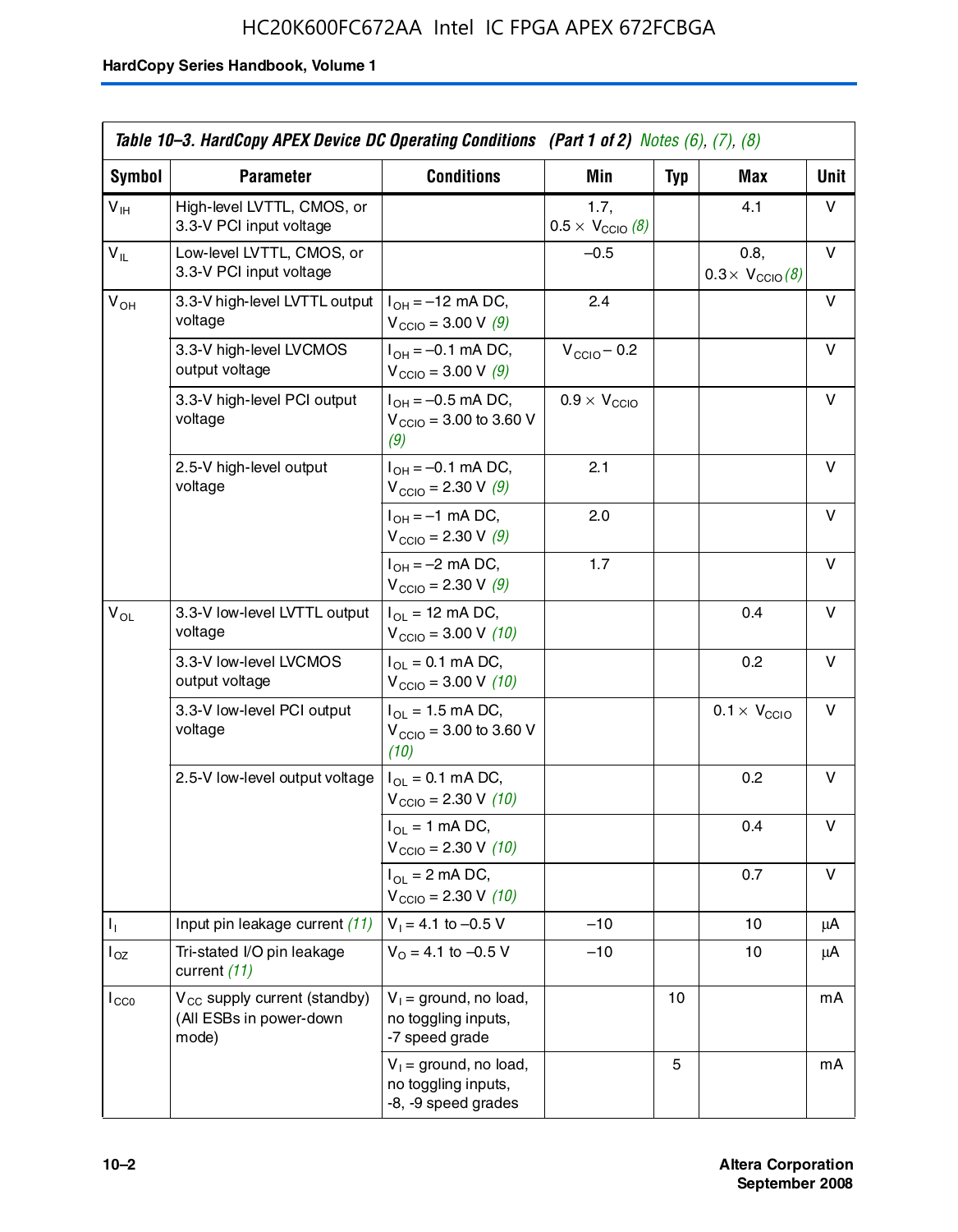#### **Recommended Operating Conditions**

| Table 10-3. HardCopy APEX Device DC Operating Conditions (Part 2 of 2) Notes (6), (7), (8) |                                                                                   |                                          |     |     |     |           |  |
|--------------------------------------------------------------------------------------------|-----------------------------------------------------------------------------------|------------------------------------------|-----|-----|-----|-----------|--|
| Symbol                                                                                     | <b>Parameter</b>                                                                  | <b>Conditions</b>                        | Min | Typ | Max | Unit      |  |
| $R_{CONF}$                                                                                 | Value of I/O pin pull-up<br>resistor before and during<br>configuration emulation | $V_{\text{CCIO}} = 3.0 V (12)$           | 20  |     | 50  | $k\Omega$ |  |
|                                                                                            |                                                                                   | $V_{\text{CCIO}} = 2.375 \text{ V}$ (12) | 30  |     | 80  | $k\Omega$ |  |
|                                                                                            |                                                                                   | $V_{\text{CCIO}} = 1.71 \text{ V}$ (12)  | 60  |     | 150 | $k\Omega$ |  |

|                    | <b>Table 10–4. HardCopy APEX Device Capacitance</b> Note (13) |                                     |     |     |     |  |  |
|--------------------|---------------------------------------------------------------|-------------------------------------|-----|-----|-----|--|--|
| Symbol             | <b>Parameter</b>                                              | <b>Conditions</b>                   | Min | Typ | Max |  |  |
| $C_{\text{IN}}$    | Input capacitance                                             | $V_{IN} = 0$ V, f = 1.0 MHz         |     | 8   | pF  |  |  |
| $C_{\text{INCLK}}$ | Input capacitance on<br>dedicated clock pin                   | $V_{IN} = 0$ V, f = 1.0 MHz         |     | 12  | pF  |  |  |
| $C_{OUT}$          | Output capacitance                                            | $V_{\text{OUT}} = 0$ V, f = 1.0 MHz |     | 8   | pF  |  |  |

#### *Notes to Table 10–1 through 10–4:*

- (1) Refer to the *Operating Requirements for Altera Devices Data Sheet*.
- (2) Minimum DC input is –0.5 V. During transitions, the inputs may undershoot to –0.5 V or overshoot to 4.6 V for input currents less than 100 mA and periods shorter than 20 ns.
- (3) Numbers in parentheses are for industrial-temperature-range devices.
- (4) Maximum  $V_{CC}$  rise time is 100 ms, and  $V_{CC}$  must rise monotonically.
- (5) All pins (including dedicated inputs, clock, I/O, and JTAG pins) may be driven before  $V_{\text{CCINT}}$  and  $V_{\text{CCIO}}$  are powered.
- (6) Typical values are for  $T_A = 25^{\circ}$  C,  $V_{CCTNT} = 1.8$  V, and  $V_{CCTO} = 1.8$  V, 2.5 V, or 3.3 V.
- (7) These values are specified under the HardCopy device recommended operating conditions, as shown in Table 10–2 on page 10–1.
- (8) Refer to *AN 117: Using Selectable I/O Standards in Altera Devices* for the V<sub>IH</sub>, V<sub>IL</sub>, V<sub>OH</sub>, V<sub>OL</sub>, and I<sub>I</sub> parameters when  $V_{\text{CCIO}} = 1.8 \text{ V}$ .
- (9) The APEX 20KE input buffers are compatible with 1.8-V, 2.5-V and 3.3-V (LVTTL and LVCMOS) signals. Additionally, the input buffers are 3.3-V PCI compliant. Input buffers also meet specifications for GTL+, CTT, AGP, SSTL-2, SSTL-3, and HSTL.
- (10) The  $I_{OH}$  parameter refers to high-level TTL, PCI, or CMOS output current.
- (11) This value is specified for normal device operation. The value may vary during power-up.
- (12) Pin pull-up resistance values will be lower if an external source drives the pin higher than  $V_{CCIO}$ .
- (13) Capacitance is sample-tested only.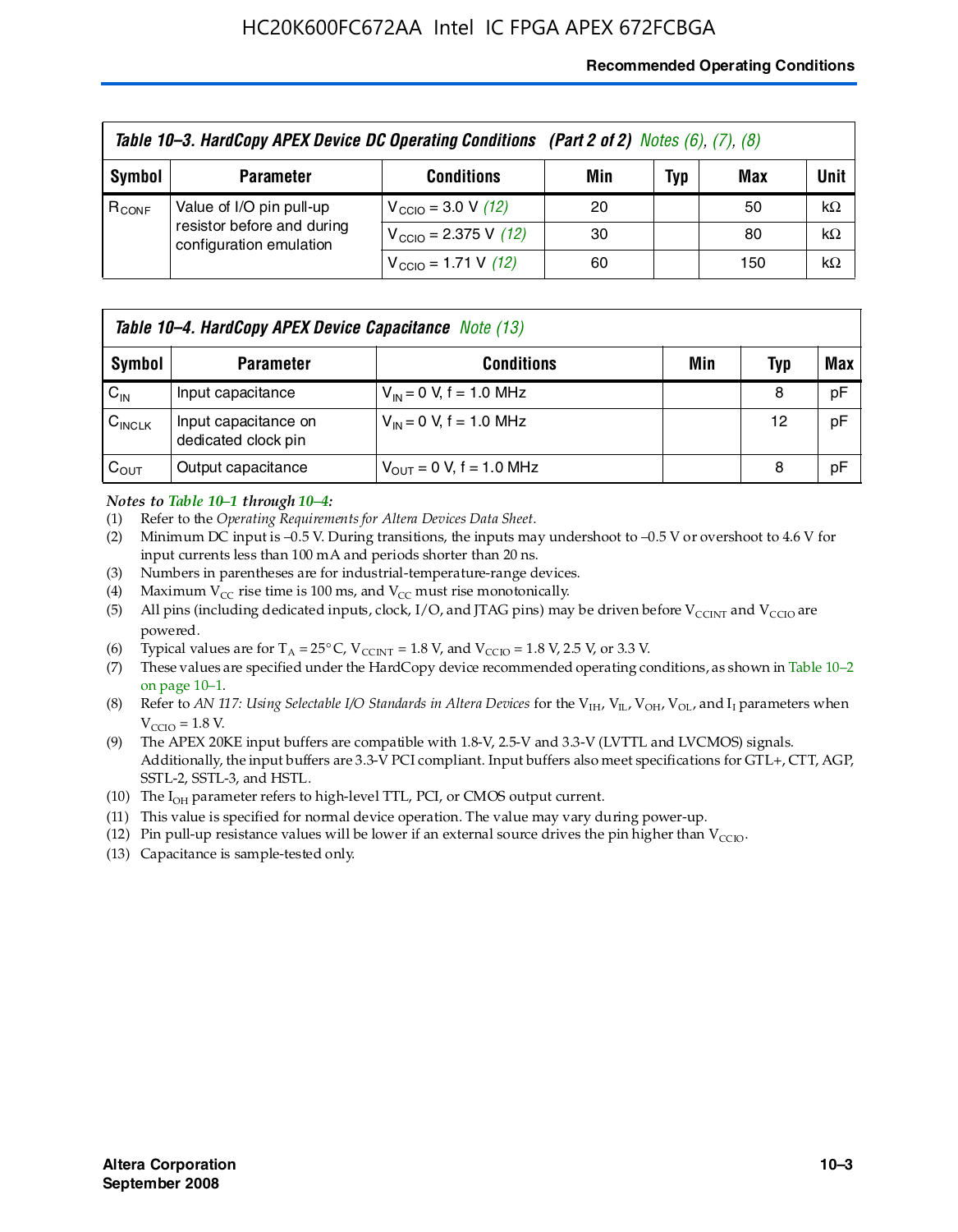Tables 10–5 through 10–20 list the DC operating specifications for the supported I/O standards. These tables list minimal specifications only; HardCopy devices may exceed these specifications.

|                           | Table 10-5. LVTTL I/O Specifications |                                                                 |                |                         |              |  |  |  |  |
|---------------------------|--------------------------------------|-----------------------------------------------------------------|----------------|-------------------------|--------------|--|--|--|--|
| Symbol                    | <b>Parameter</b>                     | <b>Conditions</b>                                               | <b>Minimum</b> | <b>Maximum</b>          | <b>Units</b> |  |  |  |  |
| $V_{\text{CCIO}}$         | Output supply<br>voltage             |                                                                 | 3.0            | 3.6                     | $\vee$       |  |  |  |  |
| $V_{\text{IH}}$           | High-level input<br>voltage          |                                                                 | 2.0            | $V_{\text{CCIO}} + 0.3$ | $\vee$       |  |  |  |  |
| $V_{IL}$                  | Low-level input<br>voltage           |                                                                 | $-0.3$         | 0.8                     | v            |  |  |  |  |
| $\mathsf{I}_{\mathsf{I}}$ | Input pin leakage<br>current         | $V_{IN} = 0$ V or 3.3 V                                         | $-10$          | 10                      | μA           |  |  |  |  |
| $V_{OH}$                  | High-level output<br>voltage         | $I_{OH} = -12$ mA,<br>$V_{\text{CCIO}} = 3.0 V(1)$              | 2.4            |                         | v            |  |  |  |  |
| $V_{OL}$                  | Low-level output<br>voltage          | $I_{\Omega I} = 12 \text{ mA}$<br>$V_{\text{CCIO}} = 3.0 V (2)$ |                | 0.4                     | $\vee$       |  |  |  |  |

|                   | Table 10-6. LVCMOS I/O Specifications |                                                           |                         |                         |              |  |  |  |  |
|-------------------|---------------------------------------|-----------------------------------------------------------|-------------------------|-------------------------|--------------|--|--|--|--|
| <b>Symbol</b>     | <b>Parameter</b>                      | <b>Conditions</b>                                         | <b>Minimum</b>          | <b>Maximum</b>          | <b>Units</b> |  |  |  |  |
| V <sub>CCIO</sub> | Power supply<br>voltage range         |                                                           | 3.0                     | 3.6                     | v            |  |  |  |  |
| $V_{\text{IH}}$   | High-level input<br>voltage           |                                                           | 2.0                     | $V_{\text{CCIO}} + 0.3$ | $\vee$       |  |  |  |  |
| $V_{IL}$          | Low-level input<br>voltage            |                                                           | $-0.3$                  | 0.8                     | $\vee$       |  |  |  |  |
| H,                | Input pin leakage<br>current          | $V_{IN} = 0$ V or 3.3 V                                   | $-10$                   | 10                      | μA           |  |  |  |  |
| $V_{OH}$          | High-level output<br>voltage          | $V_{\text{CCIO}} = 3.0 V$<br>$I_{OH} = -0.1$ mA $(1)$     | $V_{\text{CCIO}} - 0.2$ |                         | $\vee$       |  |  |  |  |
| $V_{OL}$          | Low-level output<br>voltage           | $V_{\text{CCIO}} = 3.0 V$<br>$I_{\text{OL}} = 0.1$ mA (2) |                         | 0.2                     | $\vee$       |  |  |  |  |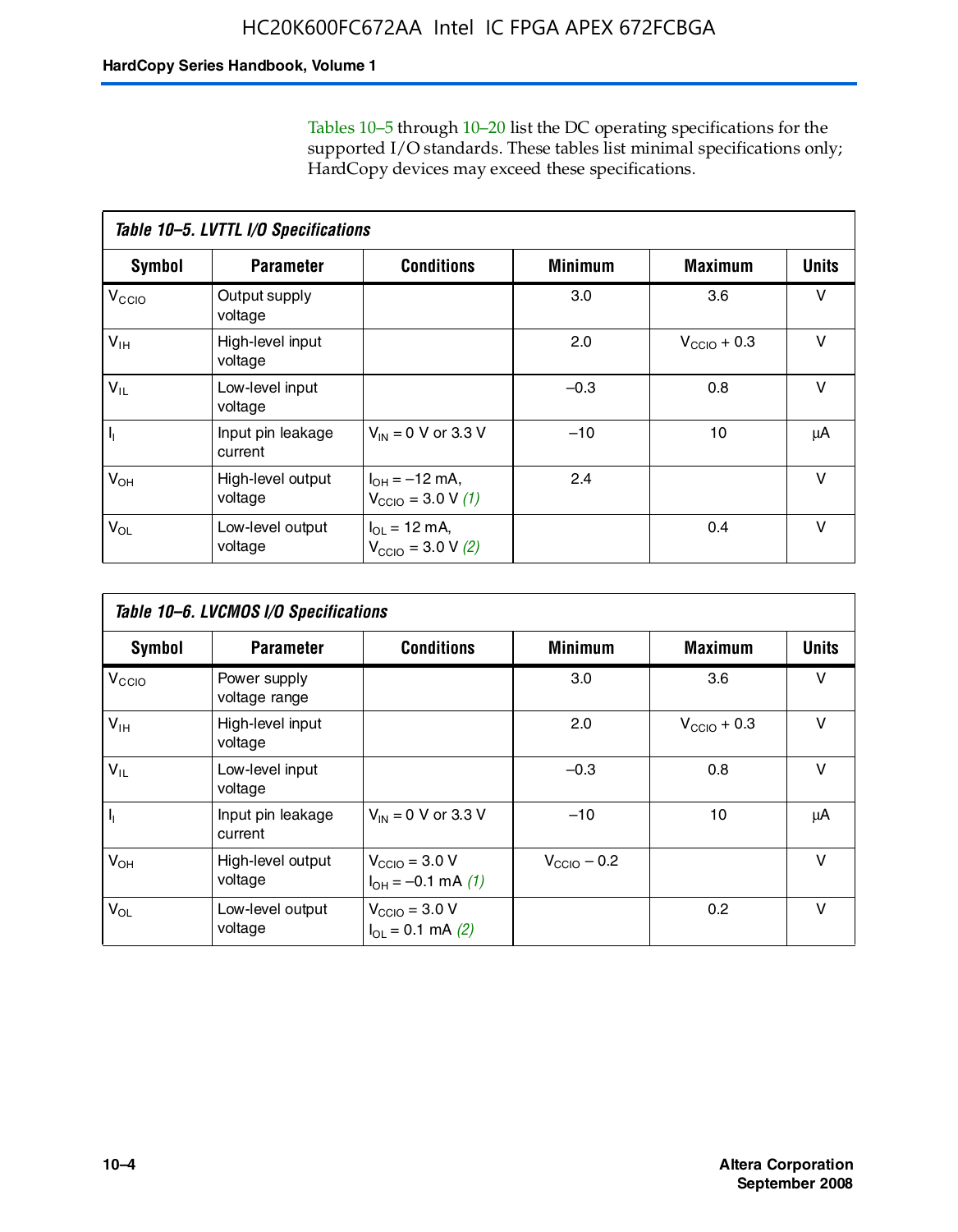#### **Recommended Operating Conditions**

|                   | Table 10-7. 2.5-V I/O Specifications |                           |                |                         |              |
|-------------------|--------------------------------------|---------------------------|----------------|-------------------------|--------------|
| Symbol            | <b>Parameter</b>                     | <b>Conditions</b>         | <b>Minimum</b> | <b>Maximum</b>          | <b>Units</b> |
| V <sub>CCIO</sub> | Output supply<br>voltage             |                           | 2.375          | 2.625                   | v            |
| $V_{\text{IH}}$   | High-level input<br>voltage          |                           | 1.7            | $V_{\text{CCIO}} + 0.3$ | $\vee$       |
| $V_{IL}$          | Low-level input<br>voltage           |                           | $-0.3$         | 0.7                     | $\vee$       |
| $\mathbf{l}_1$    | Input pin leakage<br>current         | $V_{IN} = 0$ V or 3.3 V   | $-10$          | 10                      | μA           |
| $V_{OH}$          | High-level output                    | $I_{OH} = -0.1$ mA $(1)$  | 2.1            |                         | $\vee$       |
|                   | voltage                              | $I_{OH} = -1$ mA (1)      | 2.0            |                         | V            |
|                   |                                      | $I_{OH} = -2$ mA (1)      | 1.7            |                         | v            |
| $V_{OL}$          | Low-level output                     | $I_{\Omega}$ = 0.1 mA (2) |                | 0.2                     | v            |
|                   | voltage                              | $I_{OL} = 1$ mA (2)       |                | 0.4                     | $\vee$       |
|                   |                                      | $I_{OL} = 2$ mA (2)       |                | 0.7                     | v            |

|                   | Table 10-8. 1.8-V I/O Specifications |                         |                               |                               |              |  |  |  |  |
|-------------------|--------------------------------------|-------------------------|-------------------------------|-------------------------------|--------------|--|--|--|--|
| Symbol            | <b>Parameter</b>                     | <b>Conditions</b>       | <b>Minimum</b>                | <b>Maximum</b>                | <b>Units</b> |  |  |  |  |
| V <sub>CCIO</sub> | Output supply<br>voltage             |                         | 1.7                           | 1.9                           | v            |  |  |  |  |
| $V_{IH}$          | High-level input<br>voltage          |                         | $0.65 \times V_{\text{CCIO}}$ | $V_{\text{CCIO}} + 0.3$       | v            |  |  |  |  |
| $V_{IL}$          | Low-level input<br>voltage           |                         |                               | $0.35 \times V_{\text{CCIO}}$ | $\vee$       |  |  |  |  |
| $\mathbf{l}_{1}$  | Input pin leakage<br>current         | $V_{IN} = 0$ V or 3.3 V | $-10$                         | 10                            | μA           |  |  |  |  |
| $V_{OH}$          | High-level output<br>voltage         | $I_{OH} = -2$ mA (1)    | $V_{\text{CCIO}} - 0.45$      |                               | v            |  |  |  |  |
| $V_{OL}$          | Low-level output<br>voltage          | $I_{\Omega}$ = 2 mA (2) |                               | 0.45                          | $\vee$       |  |  |  |  |

| Table 10-9. 3.3-V PCI Specifications (Part 1 of 2) |                             |                   |                              |                |                         |       |
|----------------------------------------------------|-----------------------------|-------------------|------------------------------|----------------|-------------------------|-------|
| Symbol                                             | <b>Parameter</b>            | <b>Conditions</b> | <b>Minimum</b>               | <b>Typical</b> | <b>Maximum</b>          | Units |
| V <sub>CIO</sub>                                   | I/O supply voltage          |                   | 3.0                          | 3.3            | 3.6                     |       |
| $V_{\text{IH}}$                                    | High-level input<br>voltage |                   | $0.5 \times V_{\text{CCIO}}$ |                | $V_{\text{CCIO}} + 0.5$ |       |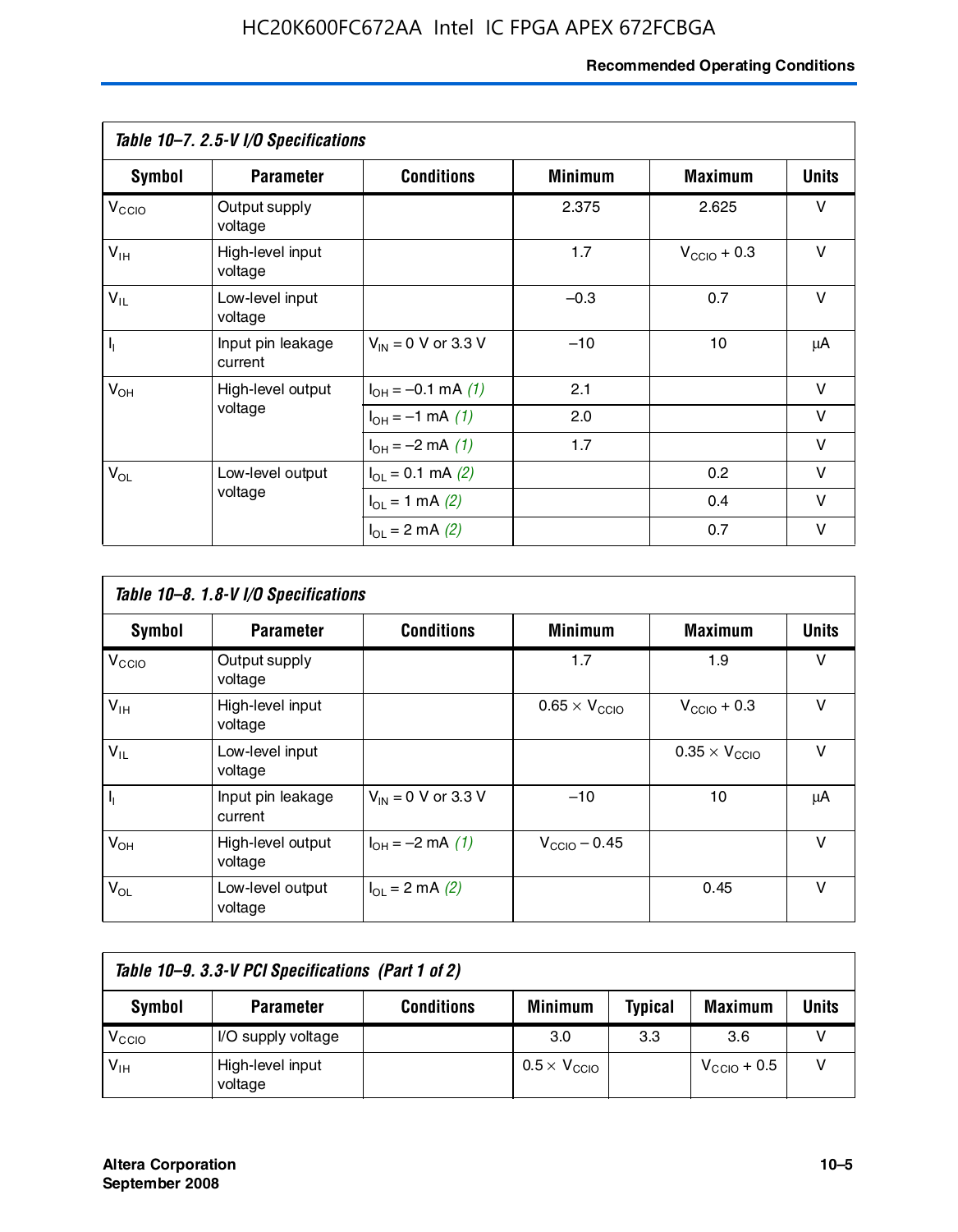### HC20K600FC672AA Intel IC FPGA APEX 672FCBGA

| Table 10–9. 3.3-V PCI Specifications (Part 2 of 2) |                              |                                        |                              |         |                              |              |  |
|----------------------------------------------------|------------------------------|----------------------------------------|------------------------------|---------|------------------------------|--------------|--|
| Symbol                                             | <b>Parameter</b>             | <b>Conditions</b>                      | <b>Minimum</b>               | Typical | <b>Maximum</b>               | <b>Units</b> |  |
| $V_{IL}$                                           | Low-level input<br>voltage   |                                        | $-0.5$                       |         | $0.3 \times V_{\text{CCIO}}$ | v            |  |
|                                                    | Input pin leakage<br>current | $0 < V_{IN} < V_{CCIO}$                | $-10$                        |         | 10                           | μA           |  |
| $V_{OH}$                                           | High-level output<br>voltage | $I_{\text{OUT}} = -500 \mu A$          | $0.9 \times V_{\text{CCIO}}$ |         |                              | v            |  |
| $V_{OL}$                                           | Low-level output<br>voltage  | $I_{\text{OUT}} = 1,500 \,\mu\text{A}$ |                              |         | $0.1 \times V_{\text{CCIO}}$ | v            |  |

| Table 10-10. 3.3-V PCI-X Specifications |                              |                               |                              |                |                               |              |  |
|-----------------------------------------|------------------------------|-------------------------------|------------------------------|----------------|-------------------------------|--------------|--|
| <b>Symbol</b>                           | <b>Parameter</b>             | <b>Conditions</b>             | <b>Minimum</b>               | <b>Typical</b> | <b>Maximum</b>                | <b>Units</b> |  |
| V <sub>CCIO</sub>                       | Output supply<br>voltage     |                               | 3.0                          | 3.3            | 3.6                           | v            |  |
| V <sub>IH</sub>                         | High-level input<br>voltage  |                               | $0.5 \times V_{\text{CCIO}}$ |                | $V_{\text{CCIO}} + 0.5$       | $\vee$       |  |
| $V_{IL}$                                | Low-level input<br>voltage   |                               | $-0.5$                       |                | $0.35 \times V_{\text{CCIO}}$ | $\vee$       |  |
| $V_{IPU}$                               | Input pull-up voltage        |                               | $0.7 \times V_{\text{CCIO}}$ |                |                               | $\vee$       |  |
| $I_{\rm IL}$                            | Input pin leakage<br>current | $0 < V_{IN} < V_{CGIO}$       | $-10.0$                      |                | 10.0                          | μA           |  |
| $V_{OH}$                                | High-level output<br>voltage | $I_{\text{OUT}} = -500 \mu A$ | $0.9 \times V_{\text{CCIO}}$ |                |                               | $\vee$       |  |
| $V_{OL}$                                | Low-level output<br>voltage  | $I_{\text{OUT}} = 1500 \mu A$ |                              |                | $0.1 \times V_{\text{CCIO}}$  | $\vee$       |  |
| L <sub>PIN</sub>                        | Pin Inductance               |                               |                              |                | 15.0                          | nH           |  |

| Table 10-11. 3.3-V LVDS I/O Specifications (Part 1 of 2) |                                           |                    |                |                |                |              |  |
|----------------------------------------------------------|-------------------------------------------|--------------------|----------------|----------------|----------------|--------------|--|
| Symbol                                                   | <b>Parameter</b>                          | <b>Conditions</b>  | <b>Minimum</b> | <b>Typical</b> | <b>Maximum</b> | <b>Units</b> |  |
| V <sub>CIO</sub>                                         | I/O supply voltage                        |                    | 3.135          | 3.3            | 3.465          | v            |  |
| $V_{OD}$                                                 | Differential output<br>voltage            | $R_1 = 100 \Omega$ | 250            |                | 450            | mV           |  |
| $V_{OD}$                                                 | Change in VOD<br>between high and<br>low  | $R_1 = 100 \Omega$ |                |                | 50             | mV           |  |
| $V_{OS}$                                                 | Output offset voltage $ R_1 = 100 \Omega$ |                    | 1.125          | 1.25           | 1.375          |              |  |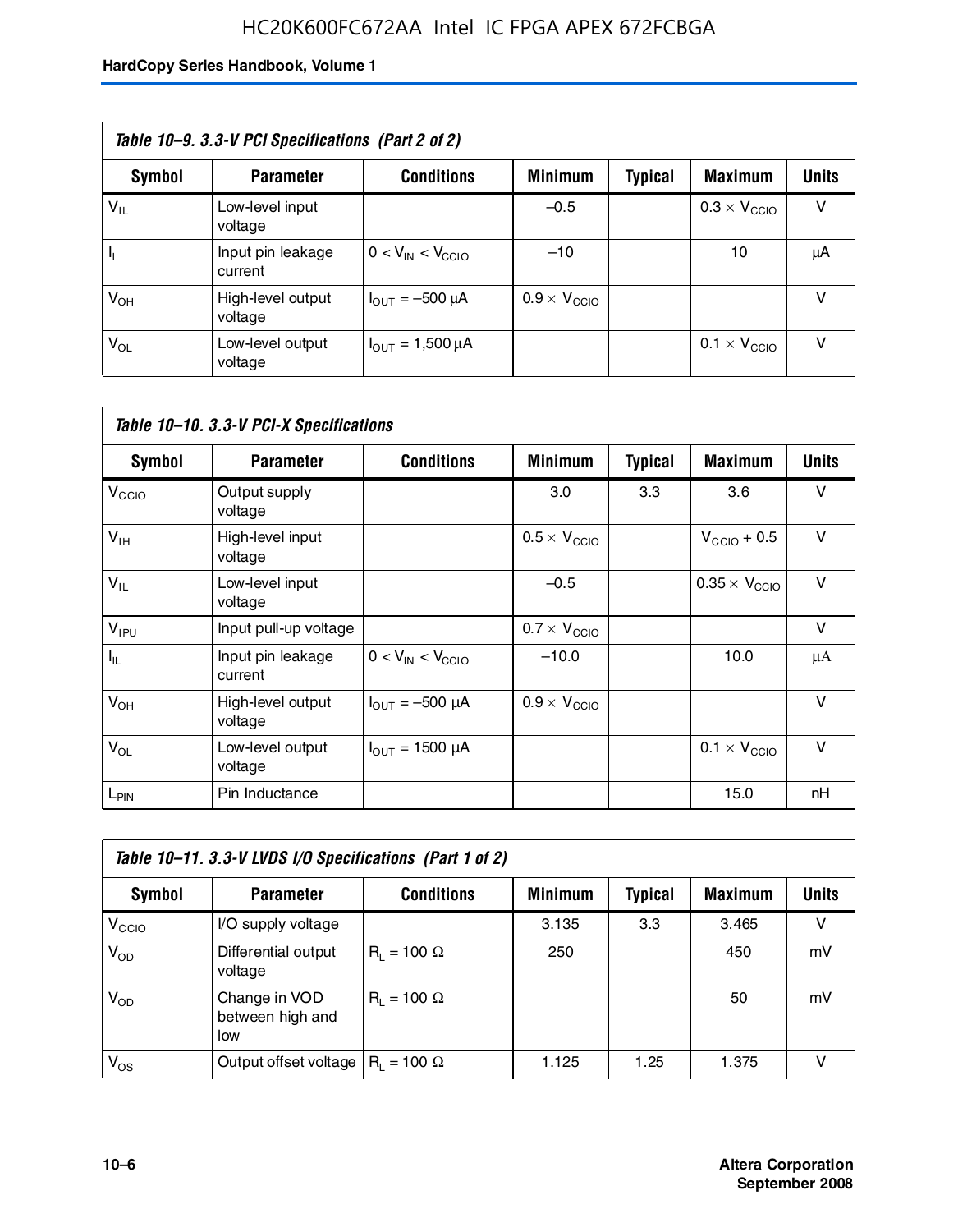#### **Recommended Operating Conditions**

| Table 10-11. 3.3-V LVDS I/O Specifications (Part 2 of 2) |                                                                              |                    |                |                |                |              |  |
|----------------------------------------------------------|------------------------------------------------------------------------------|--------------------|----------------|----------------|----------------|--------------|--|
| Symbol                                                   | <b>Parameter</b>                                                             | <b>Conditions</b>  | <b>Minimum</b> | <b>Typical</b> | <b>Maximum</b> | <b>Units</b> |  |
| $V_{OS}$                                                 | Change in VOS<br>between high and<br>low                                     | $R_1 = 100 \Omega$ |                |                | 50             | mV           |  |
| V <sub>TH</sub>                                          | Differential input<br>threshold                                              | $V_{CM} = 1.2 V$   | $-100$         |                | 100            | mV           |  |
| $V_{IN}$                                                 | Receiver input<br>voltage range                                              |                    | 0.0            |                | 2.4            | v            |  |
| $R_1$                                                    | Receiver differential<br>input resistor<br>(external to<br>APEX 20K devices) |                    | 90             | 100            | 110            | Ω            |  |

| Table 10-12. GTL+ I/O Specifications |                             |                          |                 |                |                 |              |  |
|--------------------------------------|-----------------------------|--------------------------|-----------------|----------------|-----------------|--------------|--|
| <b>Symbol</b>                        | <b>Parameter</b>            | <b>Conditions</b>        | <b>Minimum</b>  | <b>Typical</b> | <b>Maximum</b>  | <b>Units</b> |  |
| $V_{TT}$                             | Termination voltage         |                          | 1.35            | 1.5            | 1.65            | v            |  |
| $V_{REF}$                            | Reference voltage           |                          | 0.88            | 1.0            | 1.12            | $\vee$       |  |
| $V_{IH}$                             | High-level input<br>voltage |                          | $V_{REF}$ + 0.1 |                |                 | $\vee$       |  |
| $V_{IL}$                             | Low-level input<br>voltage  |                          |                 |                | $V_{BFF}$ – 0.1 | $\vee$       |  |
| $V_{OL}$                             | Low-level output<br>voltage | $I_{\Omega}$ = 36 mA (2) |                 |                | 0.65            | $\vee$       |  |

| Table 10–13. SSTL-2 Class I Specifications (Part 1 of 2) |                             |                   |                         |           |                         |              |  |
|----------------------------------------------------------|-----------------------------|-------------------|-------------------------|-----------|-------------------------|--------------|--|
| Symbol                                                   | <b>Parameter</b>            | <b>Conditions</b> | <b>Minimum</b>          | Typical   | <b>Maximum</b>          | <b>Units</b> |  |
| V <sub>CIO</sub>                                         | I/O supply voltage          |                   | 2.375                   | 2.5       | 2.625                   | v            |  |
| $V_{TT}$                                                 | Termination voltage         |                   | $V_{\text{BFE}} - 0.04$ | $V_{REF}$ | $V_{BFF}$ + 0.04        | v            |  |
| $V_{BEF}$                                                | Reference voltage           |                   | 1.15                    | 1.25      | 1.35                    | v            |  |
| $V_{\text{H}}$                                           | High-level input<br>voltage |                   | $V_{REF}$ + 0.18        |           | $V_{\text{CCIO}} + 0.3$ | v            |  |
| $V_{IL}$                                                 | Low-level input<br>voltage  |                   | $-0.3$                  |           | $V_{BFE}$ – 0.18        | v            |  |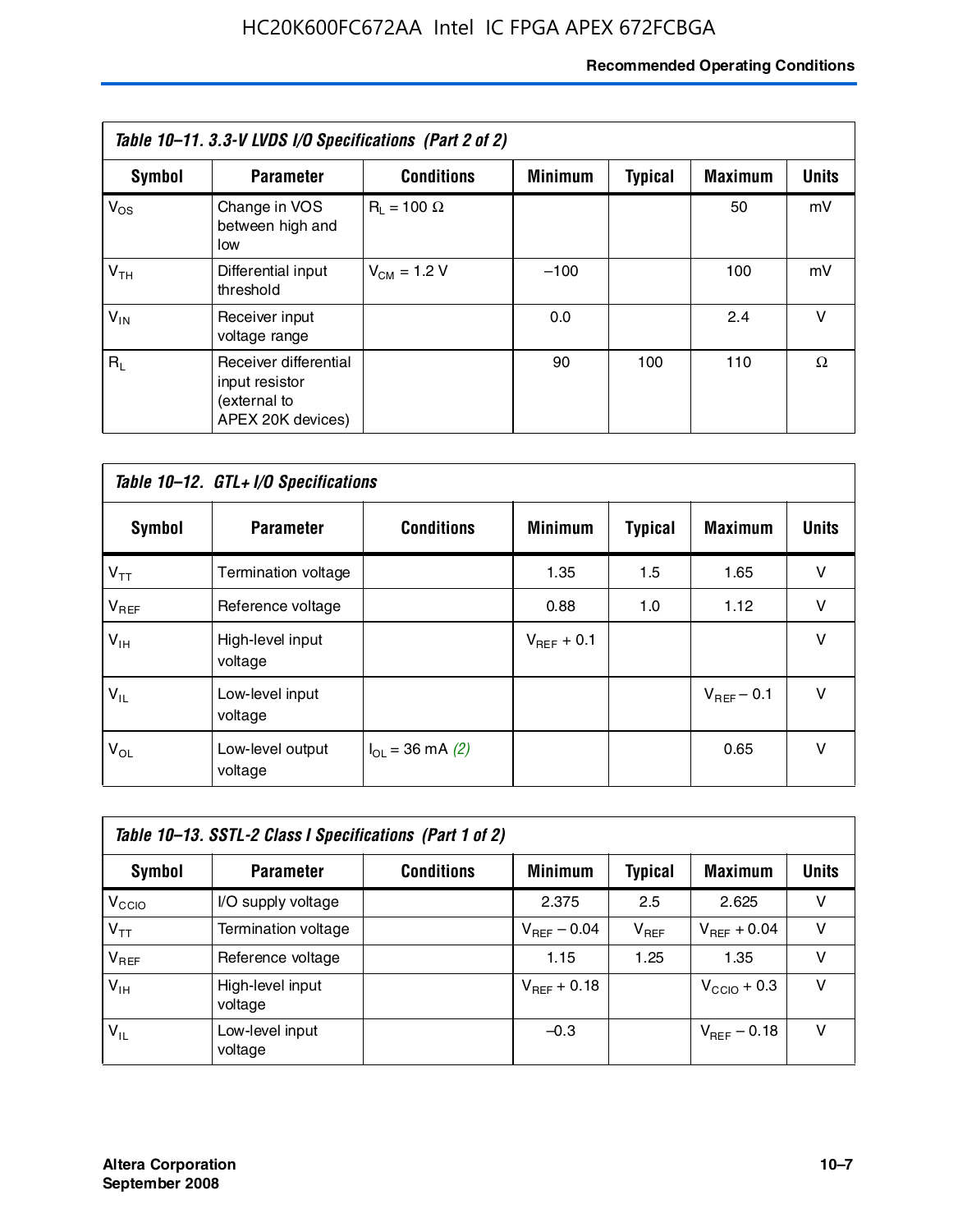### HC20K600FC672AA Intel IC FPGA APEX 672FCBGA

| Table 10–13. SSTL-2 Class I Specifications (Part 2 of 2) |                              |                           |                 |                |                 |              |  |
|----------------------------------------------------------|------------------------------|---------------------------|-----------------|----------------|-----------------|--------------|--|
| Symbol                                                   | <b>Parameter</b>             | <b>Conditions</b>         | <b>Minimum</b>  | <b>Typical</b> | <b>Maximum</b>  | <b>Units</b> |  |
| $V_{OH}$                                                 | High-level output<br>voltage | $I_{OH} = -7.6$ mA (1)    | $V_{TT}$ + 0.57 |                |                 |              |  |
| $V_{OL}$                                                 | Low-level output<br>voltage  | $I_{\Omega}$ = 7.6 mA (2) |                 |                | $V_{TT}$ – 0.57 |              |  |

| Table 10–14. SSTL-2 Class II Specifications |                              |                                       |                         |                |                  |              |  |
|---------------------------------------------|------------------------------|---------------------------------------|-------------------------|----------------|------------------|--------------|--|
| <b>Symbol</b>                               | <b>Parameter</b>             | <b>Conditions</b>                     | <b>Minimum</b>          | <b>Typical</b> | <b>Maximum</b>   | <b>Units</b> |  |
| V <sub>CCIO</sub>                           | I/O supply voltage           |                                       | 2.375                   | 2.5            | 2.625            | v            |  |
| $V_{TT}$                                    | <b>Termination voltage</b>   |                                       | $V_{\text{BFE}} - 0.04$ | $V_{REF}$      | $V_{BFF}$ + 0.04 | v            |  |
| $V_{REF}$                                   | Reference voltage            |                                       | 1.15                    | 1.25           | 1.35             | v            |  |
| $V_{IH}$                                    | High-level input<br>voltage  |                                       | $V_{BFF}$ + 0.18        |                | $V_{CCD}$ + 0.3  | v            |  |
| $V_{IL}$                                    | Low-level input<br>voltage   |                                       | $-0.3$                  |                | $V_{BFE} = 0.18$ | v            |  |
| $V_{OH}$                                    | High-level output<br>voltage | $I_{OH} = -15.2$ mA (1)               | $V_{TT}$ + 0.76         |                |                  | v            |  |
| $V_{OL}$                                    | Low-level output<br>voltage  | $I_{\text{O1}} = 15.2 \text{ mA} (2)$ |                         |                | $V_{TT} - 0.76$  | $\vee$       |  |

| Table 10–15. SSTL-3 Class I Specifications |                              |                                 |                         |                |                         |              |  |
|--------------------------------------------|------------------------------|---------------------------------|-------------------------|----------------|-------------------------|--------------|--|
| <b>Symbol</b>                              | <b>Parameter</b>             | <b>Conditions</b>               | <b>Minimum</b>          | <b>Typical</b> | <b>Maximum</b>          | <b>Units</b> |  |
| $V_{\rm CCIO}$                             | I/O supply voltage           |                                 | 3.0                     | 3.3            | 3.6                     | v            |  |
| $V_{TT}$                                   | Termination voltage          |                                 | $V_{\text{BFE}} - 0.05$ | $V_{REF}$      | $V_{BFF}$ + 0.05        | v            |  |
| $V_{REF}$                                  | Reference voltage            |                                 | 1.3                     | 1.5            | 1.7                     | v            |  |
| $V_{\text{IH}}$                            | High-level input<br>voltage  |                                 | $V_{BFF}$ + 0.2         |                | $V_{\text{CCIO}} + 0.3$ | v            |  |
| $V_{IL}$                                   | Low-level input<br>voltage   |                                 | $-0.3$                  |                | $V_{\text{BFF}}$ – 0.2  | v            |  |
| $V_{OH}$                                   | High-level output<br>voltage | $I_{OH} = -8 \text{ mA}$ (1)    | $V_{TT} + 0.6$          |                |                         | v            |  |
| $V_{OL}$                                   | Low-level output<br>voltage  | $I_{\Omega} = 8 \text{ mA} (2)$ |                         |                | $V_{TT} - 0.6$          | v            |  |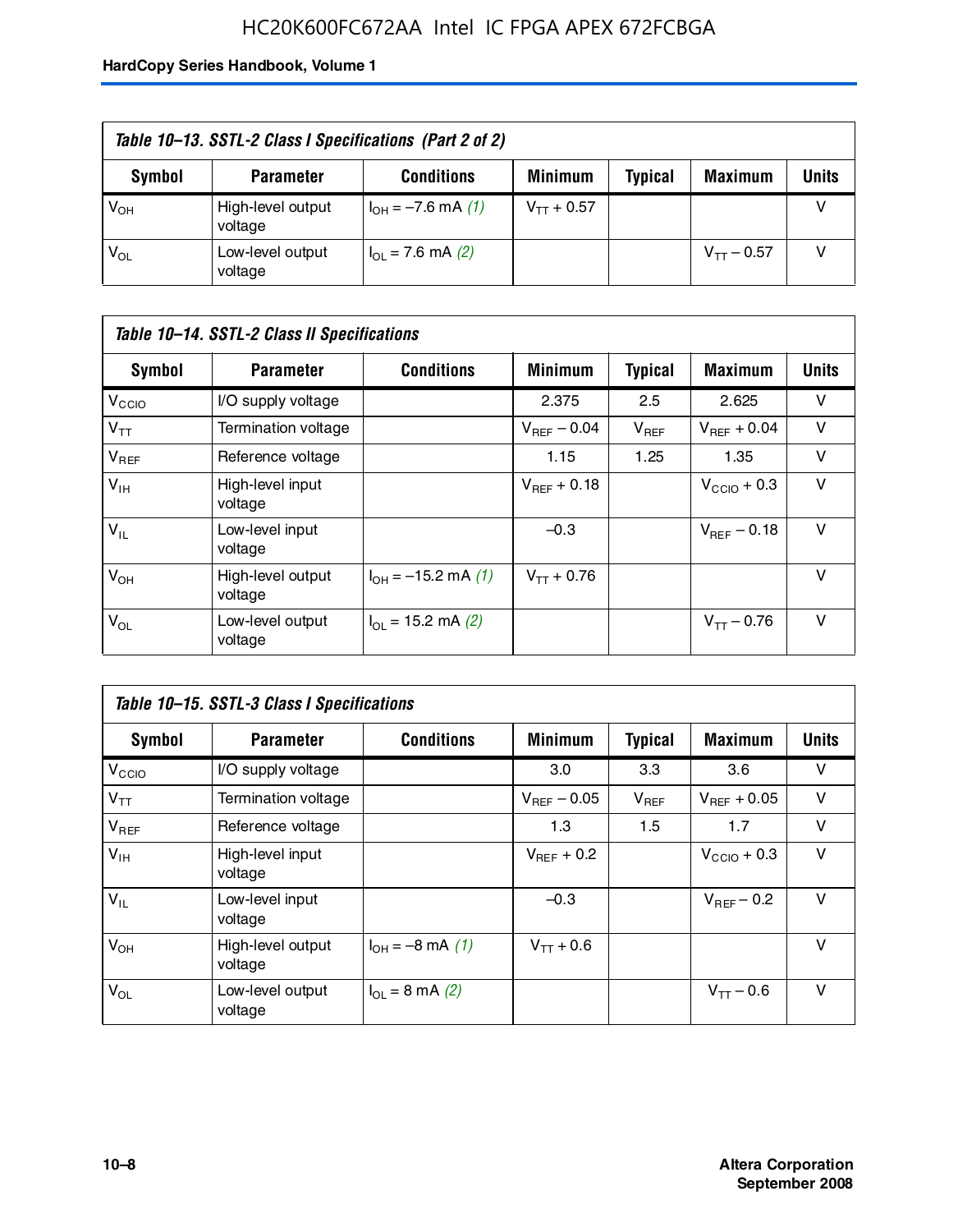#### **Recommended Operating Conditions**

| Table 10-16. SSTL-3 Class II Specifications |                              |                          |                         |                |                         |              |  |
|---------------------------------------------|------------------------------|--------------------------|-------------------------|----------------|-------------------------|--------------|--|
| <b>Symbol</b>                               | <b>Parameter</b>             | <b>Conditions</b>        | <b>Minimum</b>          | <b>Typical</b> | <b>Maximum</b>          | <b>Units</b> |  |
| V <sub>CCIO</sub>                           | I/O supply voltage           |                          | 3.0                     | 3.3            | 3.6                     | v            |  |
| $V_{TT}$                                    | Termination voltage          |                          | $V_{\text{BFE}} - 0.05$ | $V_{REF}$      | $V_{BFF}$ + 0.05        | v            |  |
| $V_{REF}$                                   | Reference voltage            |                          | 1.3                     | 1.5            | 1.7                     | v            |  |
| $V_{IH}$                                    | High-level input<br>voltage  |                          | $V_{BFF}$ + 0.2         |                | $V_{\text{CCIO}} + 0.3$ | v            |  |
| $V_{IL}$                                    | Low-level input<br>voltage   |                          | $-0.3$                  |                | $V_{BFF}$ – 0.2         | $\vee$       |  |
| $V_{OH}$                                    | High-level output<br>voltage | $I_{OH} = -16$ mA (1)    | $V_{TT}$ + 0.8          |                |                         | v            |  |
| $V_{OL}$                                    | Low-level output<br>voltage  | $I_{\Omega}$ = 16 mA (2) |                         |                | $V_{TT} - 0.8$          | v            |  |

| Table 10–17. HSTL Class I I/O Specifications |                              |                                 |                         |                |                         |              |  |
|----------------------------------------------|------------------------------|---------------------------------|-------------------------|----------------|-------------------------|--------------|--|
| Symbol                                       | <b>Parameter</b>             | <b>Conditions</b>               | <b>Minimum</b>          | <b>Typical</b> | <b>Maximum</b>          | <b>Units</b> |  |
| V <sub>CCO</sub>                             | I/O supply voltage           |                                 | 1.71                    | 1.8            | 1.89                    | v            |  |
| $V_{TT}$                                     | <b>Termination voltage</b>   |                                 | $V_{\text{BFF}}$ – 0.05 | $V_{REF}$      | $V_{BFF}$ + 0.05        | v            |  |
| $V_{REF}$                                    | Reference voltage            |                                 | 0.68                    | 0.75           | 0.90                    | $\vee$       |  |
| $V_{\text{IH}}$                              | High-level input<br>voltage  |                                 | $V_{BFF}$ + 0.1         |                | $V_{\text{CCIO}} + 0.3$ | v            |  |
| $V_{IL}$                                     | Low-level input<br>voltage   |                                 | $-0.3$                  |                | $V_{BFF}$ – 0.1         | $\vee$       |  |
| $V_{OH}$                                     | High-level output<br>voltage | $I_{OH} = -8$ mA (1)            | $V_{\text{CCIO}} - 0.4$ |                |                         | v            |  |
| $V_{OL}$                                     | Low-level output<br>voltage  | $I_{\Omega} = 8 \text{ mA}$ (2) |                         |                | 0.4                     | $\vee$       |  |

| Table 10-18. LVPECL Specifications (Part 1 of 2) |                                 |                |         |                |              |  |  |
|--------------------------------------------------|---------------------------------|----------------|---------|----------------|--------------|--|--|
| Symbol                                           | <b>Parameter</b>                | <b>Minimum</b> | Typical | <b>Maximum</b> | <b>Units</b> |  |  |
| V <sub>CCIO</sub>                                | <b>Output Supply</b><br>Voltage | 3.135          | 3.3     | 3.465          | v            |  |  |
| $V_{IH}$                                         | Low-level input<br>voltage      | 1,300          |         | 1,700          | mV           |  |  |
| $V_{IL}$                                         | High-level input<br>voltage     | 2.100          |         | 2,600          | mV           |  |  |
| $V_{OH}$                                         | Low-level output<br>voltage     | 1.450          |         | 1,650          | mV           |  |  |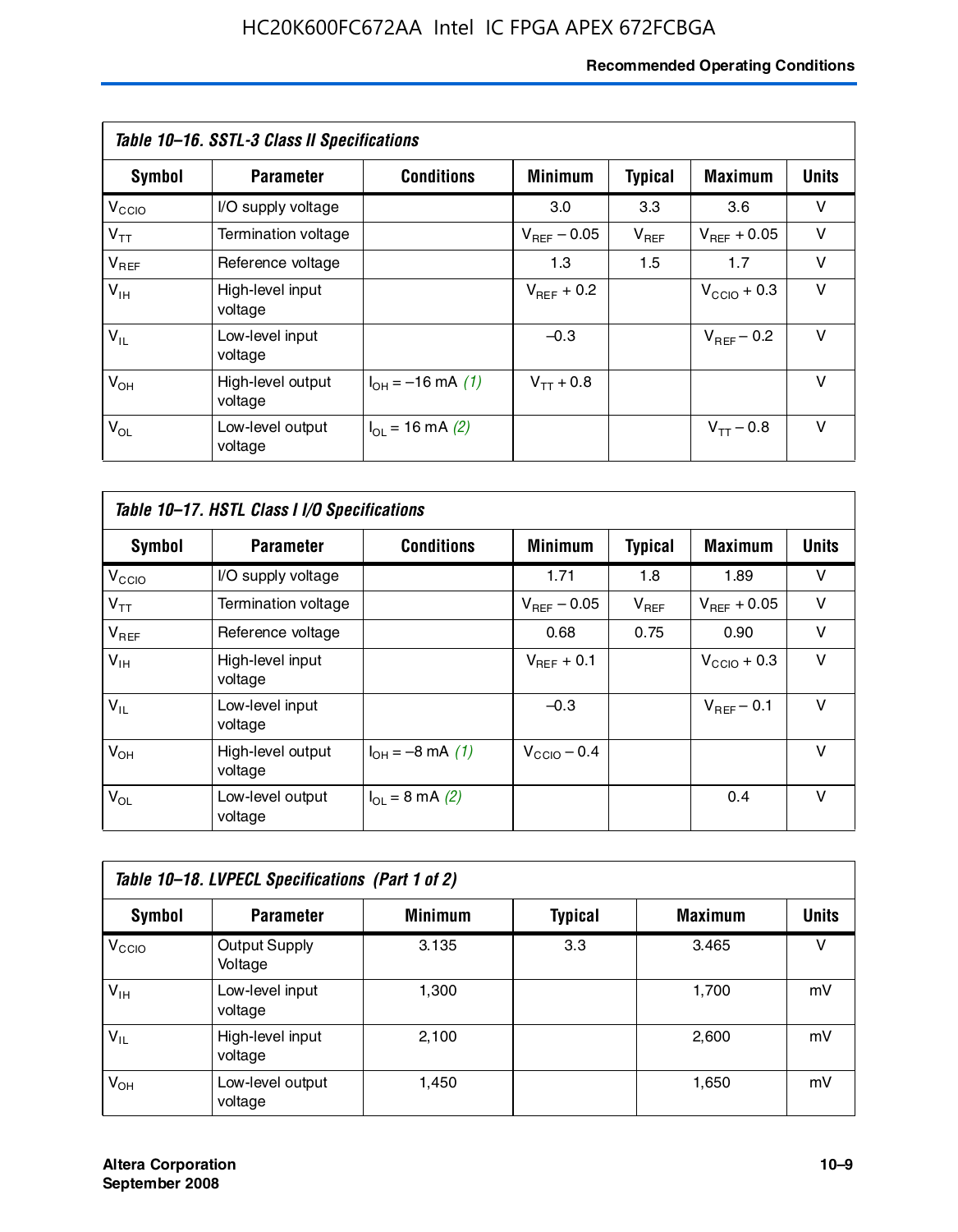### HC20K600FC672AA Intel IC FPGA APEX 672FCBGA

| Table 10-18. LVPECL Specifications (Part 2 of 2) |                                         |                |                |                |              |  |  |
|--------------------------------------------------|-----------------------------------------|----------------|----------------|----------------|--------------|--|--|
| Symbol                                           | <b>Parameter</b>                        | <b>Minimum</b> | <b>Typical</b> | <b>Maximum</b> | <b>Units</b> |  |  |
| $V_{OL}$                                         | High-level output<br>voltage            | 2,275          |                | 2,420          | mV           |  |  |
| $V_{ID}$                                         | Input voltage<br>differential           | 400            | 600            | 950            | mV           |  |  |
| $V_{OD}$                                         | Output voltage<br>differential          | 625            | 800            | 950            | mV           |  |  |
| $t_r$ , $t_f$                                    | Rise and fall time<br>(20 to 80%)       | 85             |                | 325            | ps           |  |  |
| t <sub>DSKEW</sub>                               | Differential skew                       |                |                | 25             | ps           |  |  |
| $t_{\rm O}$                                      | Output load                             |                | 150            |                | Ω            |  |  |
| $R_{\rm L}$                                      | Receiver differential<br>input resistor |                | 100            |                | Ω            |  |  |

| Table 10–19. 3.3-V AGP I/O Specifications |                              |                               |                               |                |                               |              |  |
|-------------------------------------------|------------------------------|-------------------------------|-------------------------------|----------------|-------------------------------|--------------|--|
| Symbol                                    | <b>Parameter</b>             | <b>Conditions</b>             | <b>Minimum</b>                | <b>Typical</b> | <b>Maximum</b>                | <b>Units</b> |  |
| V <sub>CCIO</sub>                         | I/O supply voltage           |                               | 3.15                          | 3.3            | 3.45                          | v            |  |
| $V_{REF}$                                 | Reference voltage            |                               | $0.39 \times V_{\text{CCIO}}$ |                | $0.41 \times V_{\text{CCIO}}$ | v            |  |
| $V_{\text{IH}}$                           | High-level input<br>voltage  |                               | $0.5 \times V_{\text{CCIO}}$  |                | $V_{CCD}$ + 0.5               | v            |  |
| $V_{IL}$                                  | Low-level input<br>voltage   |                               |                               |                | $0.3 \times V_{\text{CCIO}}$  | v            |  |
| $V_{OH}$                                  | High-level output<br>voltage | $I_{\text{OUT}} = -500 \mu A$ | $0.9 \times V_{\text{CCIO}}$  |                | 3.6                           | $\vee$       |  |
| $V_{OL}$                                  | Low-level output<br>voltage  | $I_{\text{OUT}} = 1500 \mu A$ |                               |                | $0.1 \times V_{\text{CCIO}}$  | v            |  |
| $I_1$                                     | Input pin leakage<br>current | $0 < V_{IN} < V_{CCIO}$       | $-10$                         |                | 10                            | μA           |  |

| Table 10–20. CTT I/O Specifications (Part 1 of 2) |                                      |                   |                 |                |                |       |  |
|---------------------------------------------------|--------------------------------------|-------------------|-----------------|----------------|----------------|-------|--|
| <b>Symbol</b>                                     | <b>Parameter</b>                     | <b>Conditions</b> | <b>Minimum</b>  | <b>Typical</b> | <b>Maximum</b> | Units |  |
| V <sub>CIO</sub>                                  | I/O supply voltage                   |                   | 3.0             | 3.3            | 3.6            |       |  |
| $V_{TT}/V_{REF}$ (3)                              | Termination and<br>reference voltage |                   | 1.35            | 1.5            | 1.65           |       |  |
| $V_{IH}$                                          | High-level input<br>voltage          |                   | $V_{BFF}$ + 0.2 |                |                |       |  |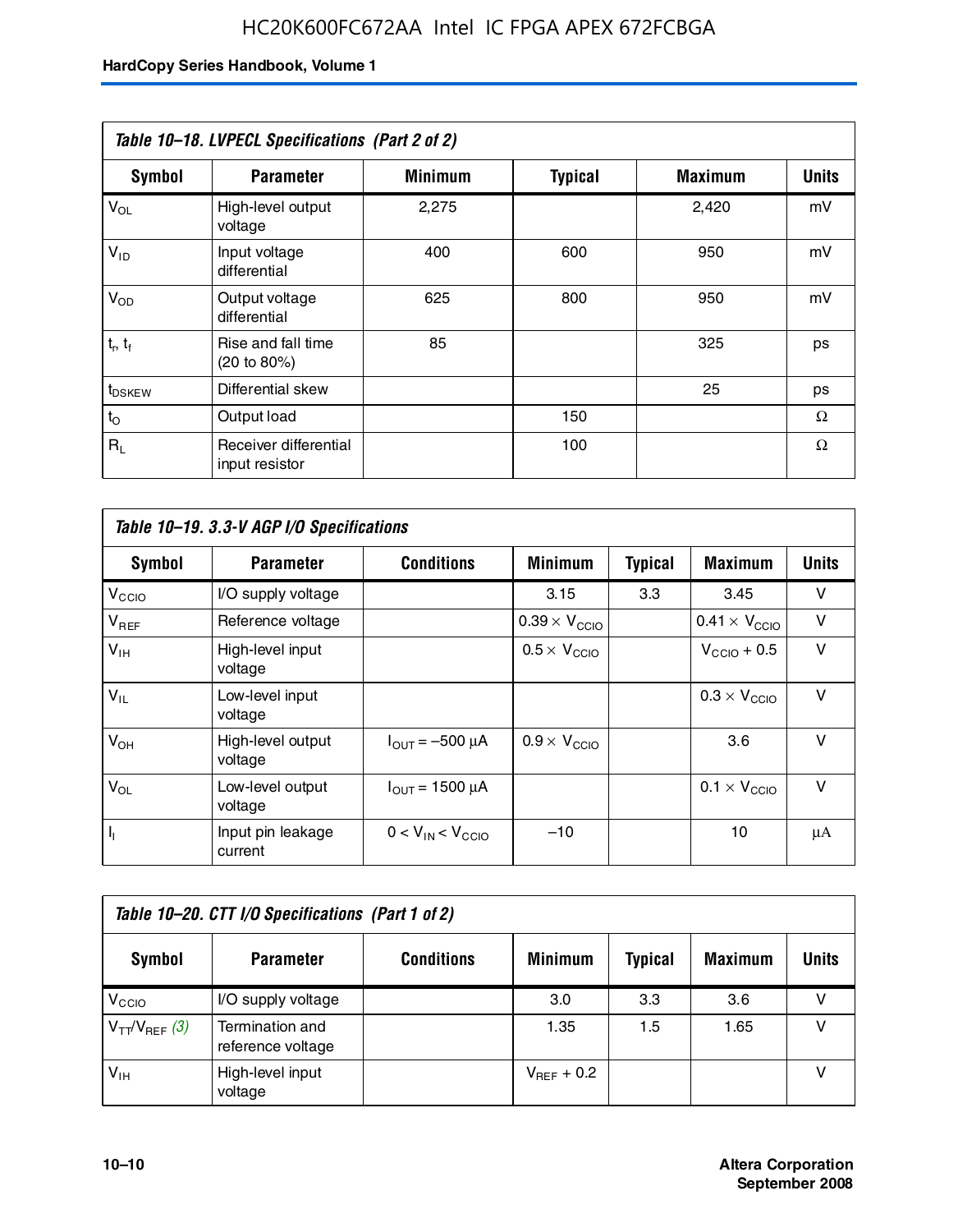#### **Recommended Operating Conditions**

| Table 10–20. CTT I/O Specifications (Part 2 of 2) |                                                      |                                           |                 |                |                 |        |  |
|---------------------------------------------------|------------------------------------------------------|-------------------------------------------|-----------------|----------------|-----------------|--------|--|
| Symbol                                            | <b>Parameter</b>                                     | <b>Conditions</b>                         | <b>Minimum</b>  | <b>Typical</b> | <b>Maximum</b>  | Units  |  |
| $V_{IL}$                                          | Low-level input<br>voltage                           |                                           |                 |                | $V_{BFF}$ – 0.2 | $\vee$ |  |
| $\mathbf{I}_{\mathrm{I}}$                         | Input pin leakage<br>current                         | $0 < V_{IN} < V_{CCIO}$                   | $-10$           |                | 10              | μA     |  |
| $V_{OH}$                                          | High-level output<br>voltage                         | $I_{OH} = -8$ mA (1)                      | $V_{REF}$ + 0.4 |                |                 | $\vee$ |  |
| $V_{OL}$                                          | Low-level output<br>voltage                          | $I_{\Omega}$ = 8 mA (2)                   |                 |                | $V_{BFF}$ – 0.4 | $\vee$ |  |
| $I_{\odot}$                                       | Output leakage<br>current (when output<br>is high Z) | $GND \triangleleft V_{OUT} \leq V_{CCIO}$ | $-10$           |                | 10              | μA     |  |

*Notes to Tables 10–5 through 10–20:*

(1) The  $I_{OH}$  parameter refers to high-level output current.

(2) The  $I_{OL}$  parameter refers to low-level output current. This parameter applies to open-drain pins as well as output pins.

(3)  $V_{REF}$  specifies center point of switching range.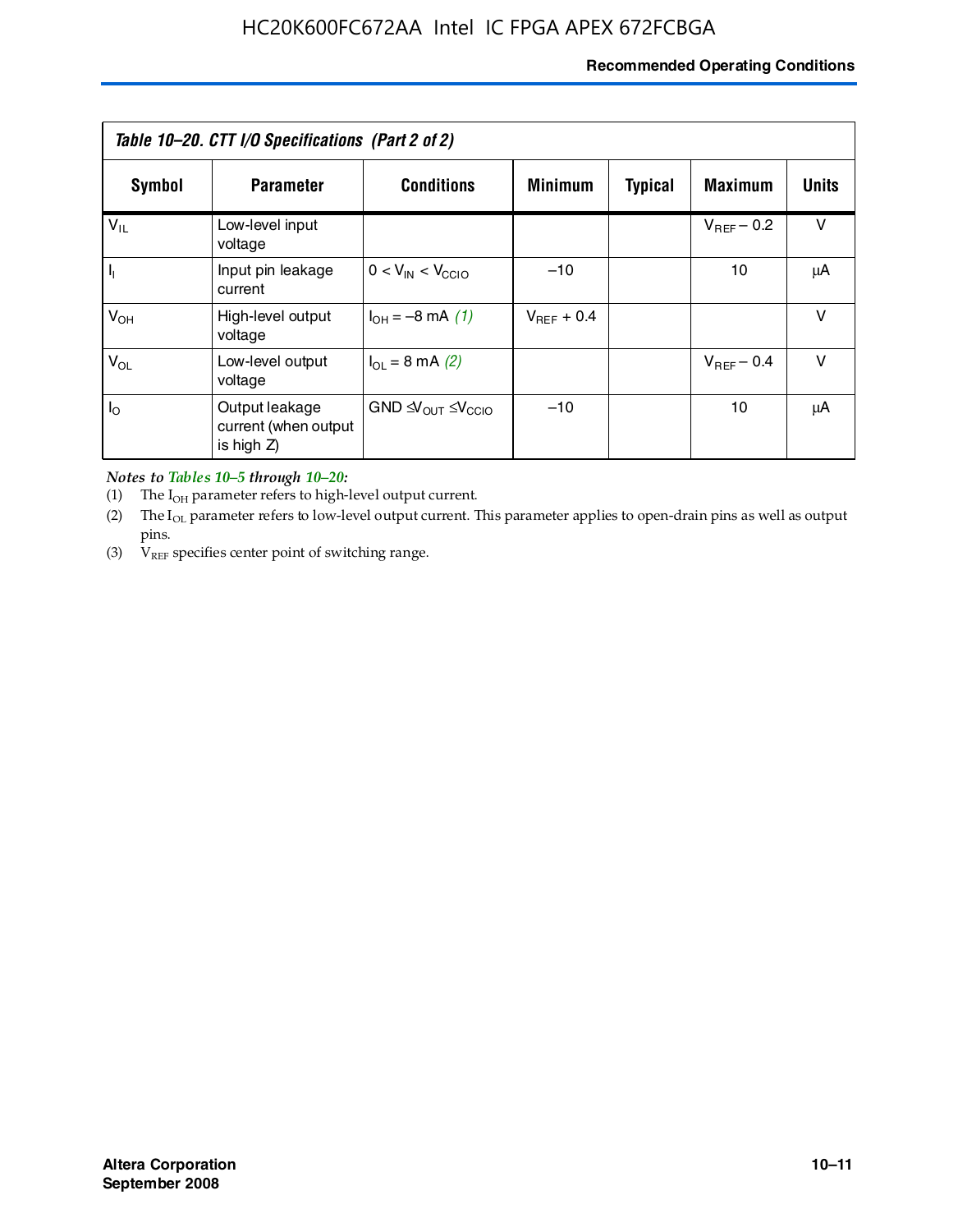Figure 10–1 shows the output drive characteristics of HardCopy APEX devices.



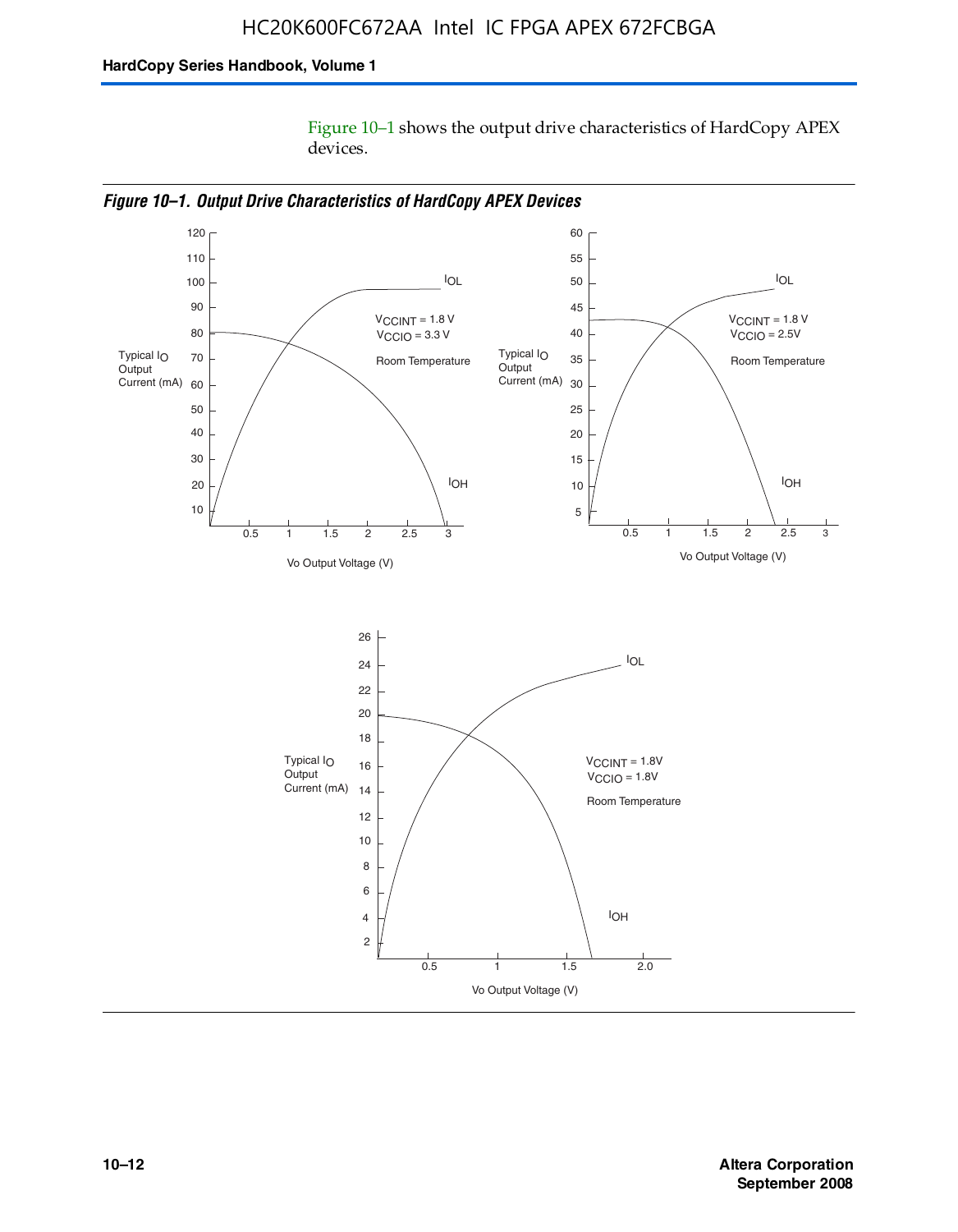#### **Recommended Operating Conditions**

Figure 10–2 shows the timing model for bidirectional I/O pin timing.

*Figure 10–2. Synchronous Bidirectional Pin External Timing*



Tables 10–21 and 10–22 describe HardCopy APEX device external timing parameters.

| <b>Table 10–21. HardCopy APEX Device External Timing Parameters Note (1)</b> |                                                                |                   |  |  |  |  |
|------------------------------------------------------------------------------|----------------------------------------------------------------|-------------------|--|--|--|--|
| Symbol                                                                       | <b>Clock Parameter</b>                                         | <b>Conditions</b> |  |  |  |  |
| t <sub>insu</sub>                                                            | Setup time with global clock at IOE register                   |                   |  |  |  |  |
| t <sub>інн</sub>                                                             | Hold time with global clock at IOE register                    |                   |  |  |  |  |
| τ <sub>ουτςο</sub>                                                           | Clock-to-output delay with global clock at IOE output register | $C1 = 35 pF$      |  |  |  |  |
| <b>t</b> INSUPLL                                                             | Setup time with PLL clock at IOE input register                |                   |  |  |  |  |
| <b>t</b> INHPLL                                                              | Hold time with PLL clock at IOE input register                 |                   |  |  |  |  |
| <b>TOUTCOPLL</b>                                                             | Clock-to-output delay with PLL clock at IOE output register    | $C1 = 35 pF$      |  |  |  |  |

| Table 10–22. HardCopy APEX Device External Bidirectional Timing Parameters (Part 1 of 2) Note (1) |                                                                                       |              |  |  |  |  |
|---------------------------------------------------------------------------------------------------|---------------------------------------------------------------------------------------|--------------|--|--|--|--|
| Symbol                                                                                            | <b>Condition</b>                                                                      |              |  |  |  |  |
| <b><i>L</i>INSUBIDIR</b>                                                                          | Setup time for bidirectional pins with global clock at LAB-adjacent input<br>register |              |  |  |  |  |
| <b><i>L</i>INHBIDIR</b>                                                                           | Hold time for bidirectional pins with global clock at LAB-adjacent input<br>register  |              |  |  |  |  |
| <b>LOUTCOBIDIR</b>                                                                                | Clock-to-output delay for bidirectional pins with global clock at IOE<br>register     | $C1 = 35 pF$ |  |  |  |  |
| <b>T</b> x <sub>7BIDIR</sub>                                                                      | Synchronous output enable register to output buffer disable delay                     | $C1 = 35 pF$ |  |  |  |  |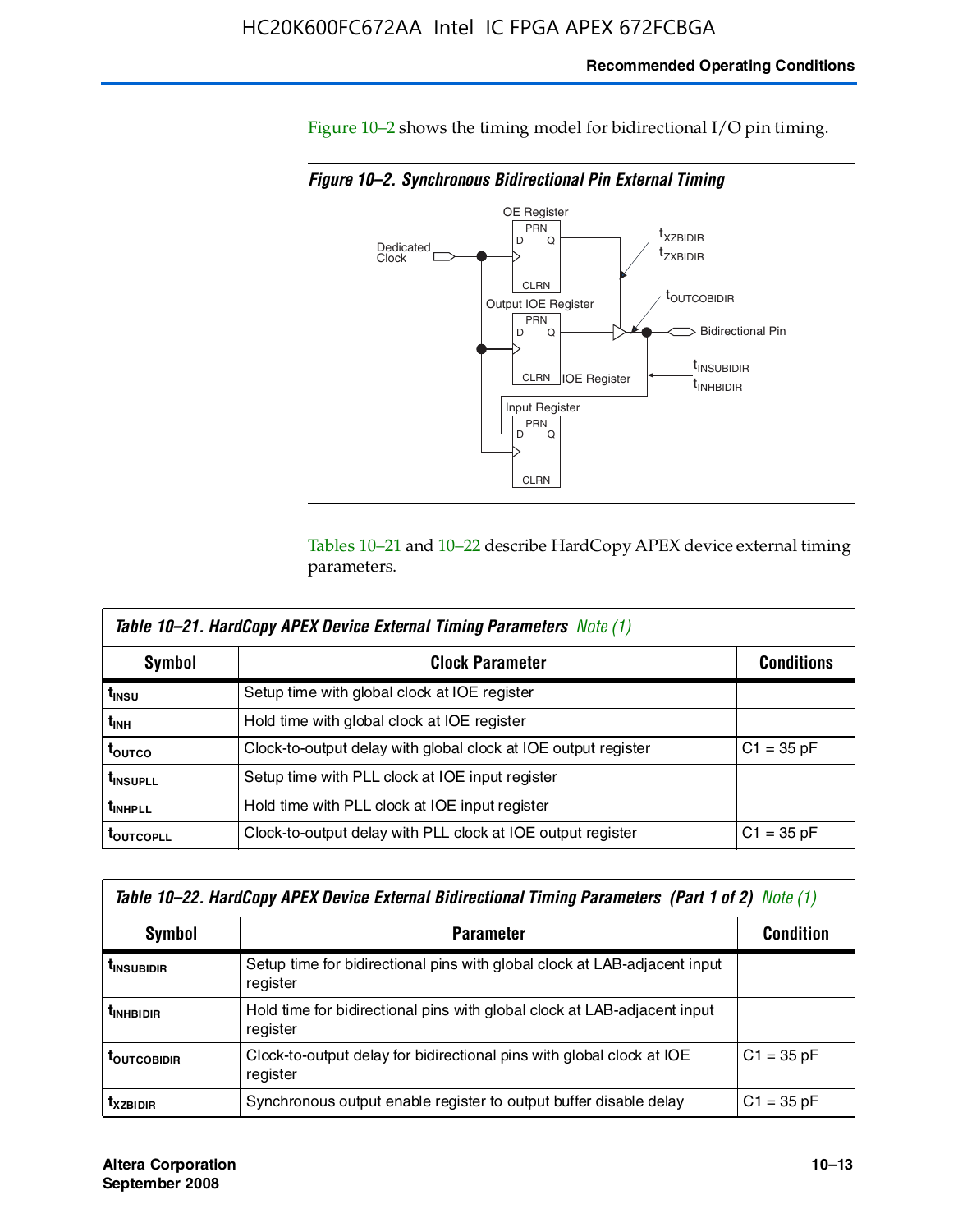| Table 10–22. HardCopy APEX Device External Bidirectional Timing Parameters (Part 2 of 2) Note (1) |                                                                                    |                  |  |  |  |
|---------------------------------------------------------------------------------------------------|------------------------------------------------------------------------------------|------------------|--|--|--|
| Symbol                                                                                            | <b>Parameter</b>                                                                   | <b>Condition</b> |  |  |  |
| t <sub>zxbidir</sub>                                                                              | Synchronous output enable register to output buffer enable delay                   | $C1 = 35 pF$     |  |  |  |
| <b>t</b> insubidirpll                                                                             | Setup time for bidirectional pins with PLL clock at LAB-adiacent input<br>register |                  |  |  |  |
| <b><i>LINHBIDIRPLL</i></b>                                                                        | Hold time for bidirectional pins with PLL clock at LAB-adjacent input<br>register  |                  |  |  |  |
| <b>TOUTCOBIDIRPLL</b>                                                                             | Clock-to-output delay for bidirectional pins with PLL clock at IOE register        | $C1 = 35 pF$     |  |  |  |
| <b>TXZBIDIRPLL</b>                                                                                | Synchronous output enable register to output buffer disable delay with<br>PLL      | $C1 = 35 pF$     |  |  |  |
| <i>t</i> zxbidirpll                                                                               | Synchronous output enable register to output buffer enable delay with<br>PLI.      | $C1 = 35 pF$     |  |  |  |

*Note to Tables 10–21 and 10–22:*

(1) These timing parameters are sample-tested only.

Tables 10–23 and 10–24 show the external timing parameters for HC20K1500 devices.

| Table 10-23. HC20K1500 External Timing Parameters<br>Note (1) |     |     |      |
|---------------------------------------------------------------|-----|-----|------|
| <b>Symbol</b>                                                 | Min | Max | Unit |
| t <sub>INSU</sub>                                             | 2.0 |     | ns   |
| $t_{\sf INH}$                                                 | 0.0 |     | ns   |
| t <sub>outco</sub>                                            | 2.0 | 5.0 | ns   |
| t <sub>INSUPLL</sub>                                          | 3.3 |     | ns   |
| t <sub>INHPLL</sub>                                           | 0.0 |     | ns   |
| <b>toutcopll</b>                                              | 0.5 | 2.1 | ns   |

| Table 10–24. HC20K1500 External Bidirectional Timing Parameters<br>(Part 1 of 2) Note $(1)$ |     |     |      |
|---------------------------------------------------------------------------------------------|-----|-----|------|
| Symbol                                                                                      | Min | Max | Unit |
| t <sub>insubidir</sub>                                                                      | 1.9 |     | ns   |
| t <sub>in HBIDIR</sub>                                                                      | 0.0 |     | ns   |
| <b>TOUTCOBIDIR</b>                                                                          | 2.0 | 5.0 | ns   |

**tXZBIDIR** 7.1 ns **t<sub>zxbidir</sub>** https://www.flood.com/distance/community/community/community/community/community/community/community/ t<sub>INSUBIDIRPLL</sub> 3.9 and 3.9 ns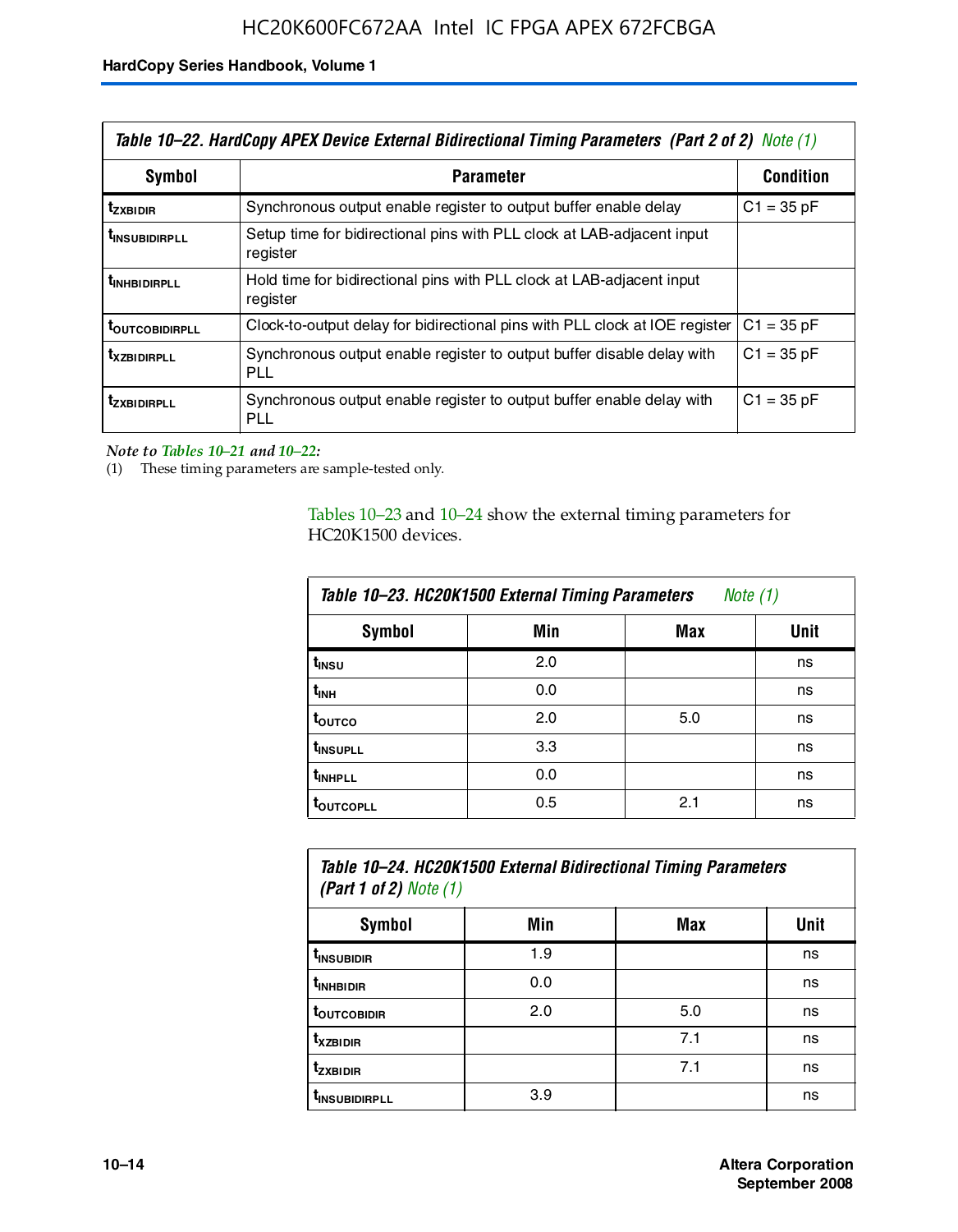| Table 10–24. HC20K1500 External Bidirectional Timing Parameters<br>(Part 2 of 2) Note $(1)$ |     |     |      |
|---------------------------------------------------------------------------------------------|-----|-----|------|
| Symbol                                                                                      | Min | Max | Unit |
| <b><i>UNHBIDIRPLL</i></b>                                                                   | 0.0 |     | ns   |
| <b>TOUTCOBIDIRPLL</b>                                                                       | 0.5 | 2.1 | ns   |
| <b>T</b> XZBIDIRPLL                                                                         |     | 4.2 | ns   |
| <sup>T</sup> ZXBIDIRPLL                                                                     |     | 4.2 | ns   |

*Note to Tables 10–23 and 10–24:*

(1) Timing information is preliminary. Final timing information will be available in a future version of this data sheet.

**Document Revision History**

Table 10–25 shows the revision history for this chapter.

| Table 10–25. Document Revision History     |                                                                                     |                           |  |
|--------------------------------------------|-------------------------------------------------------------------------------------|---------------------------|--|
| <b>Date and Document</b><br><b>Version</b> | <b>Changes Made</b>                                                                 | <b>Summary of Changes</b> |  |
| September 2008,<br>v2.3                    | Updated chapter number and metadata.                                                |                           |  |
| June 2007, v2.2                            | Minor text edits.                                                                   |                           |  |
| December 2006<br>v2.1                      | Updated revision history.                                                           |                           |  |
| March 2006                                 | Formerly chapter 12; no content change.                                             |                           |  |
| January 2005<br>v2.0                       | Update device names and other minor textual changes.                                |                           |  |
| June 2003<br>v1.0                          | Initial release of <i>Operating Conditions</i> , in the HardCopy<br>Device Handbook |                           |  |